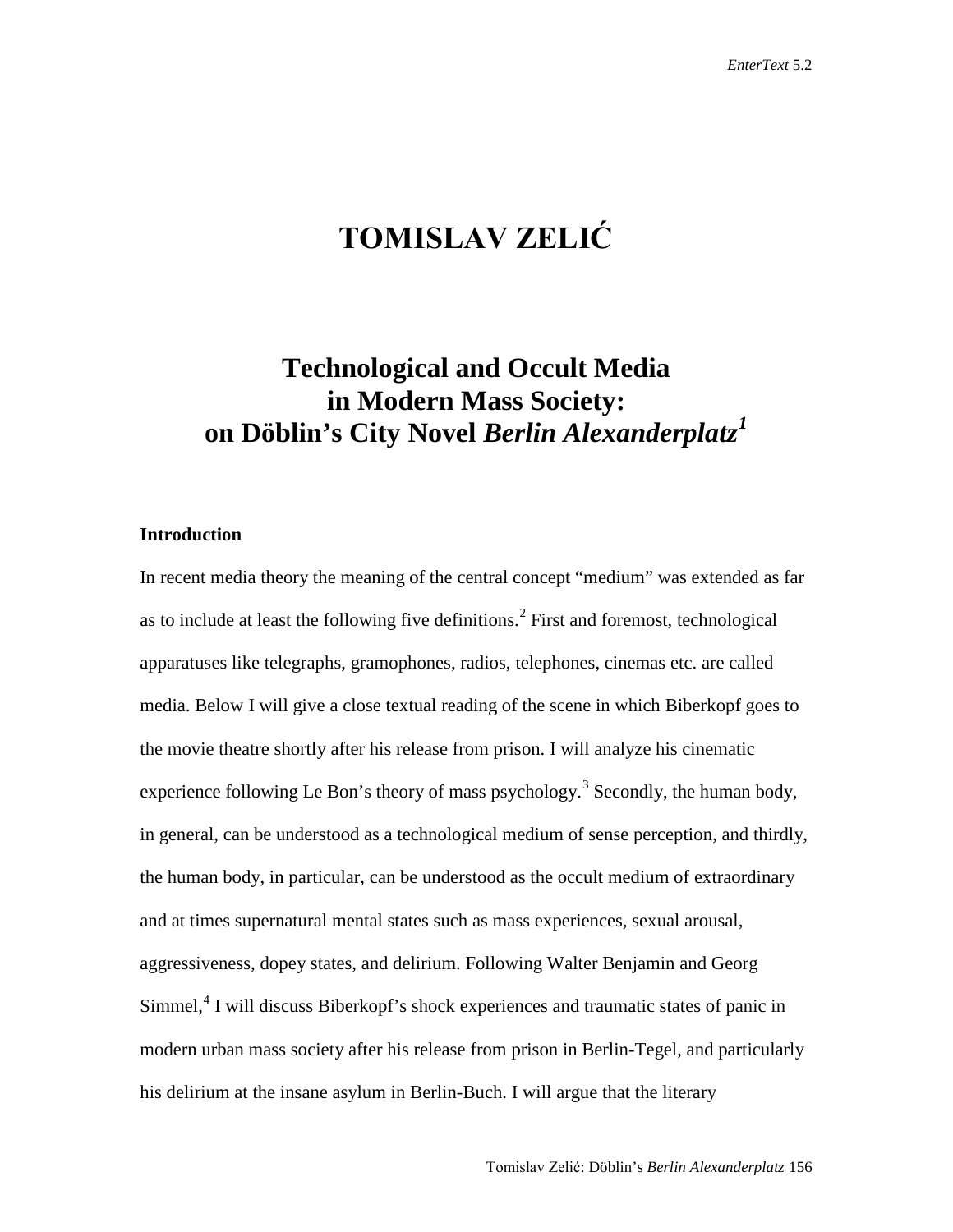representation of these experiences does not only fulfil Döblin's self-proclaimed poetic program of a "cinematic style" (*Kinostil*) [5](#page-19-0) in the *Berliner Programm* of 1913, but also that the novel internally reflects on the status and the function of technological and occult media, both visually and acoustically. Fourthly, following recent systems theoretical approaches to modern literature, the general theoretical distinction between medium and form, $6$  I will argue that modern mass society serves as the medium for Döblin's novelistic form and that the average person Biberkopf, whose individual criminal, juridical, and psychiatric case history is stored at least fictitiously in the social network of discourses and disciplines, serves as the exemplary form of the individual in modern mass society. Last but not least, from an external perspective, the novel itself can be seen as a medium and as a medium in competition with emerging new media. In this context, I will discuss the contemporary cultural debate about the crisis of the novel.<sup>[7](#page-19-2)</sup>

#### **The Technological Medium Cinema and the Occult Medium… …or Biberkopf goes to the movies**

Biberkopf has just been released from prison in Berlin-Tegel, after having served a four year sentence for having murdered his girl-friend in affect. He has just gone through a series of shock experiences in the now unfamiliar urban environment of modern mass society. He has just suffered through traumatic states of panic in the dark backyard where the two Jews picked him up and brought him to their apartment. On his flight from urban modernity, Biberkopf returns to closed spaces reminiscent of the prison cell he just left: the dark urban backyards and apartments of Berlin, but also and not so incidentally the dark interior of a movie theatre. After pushing through the crowd in the rain, Biberkopf catches attention of a movie poster announcing a popular pornographic comedy of the time: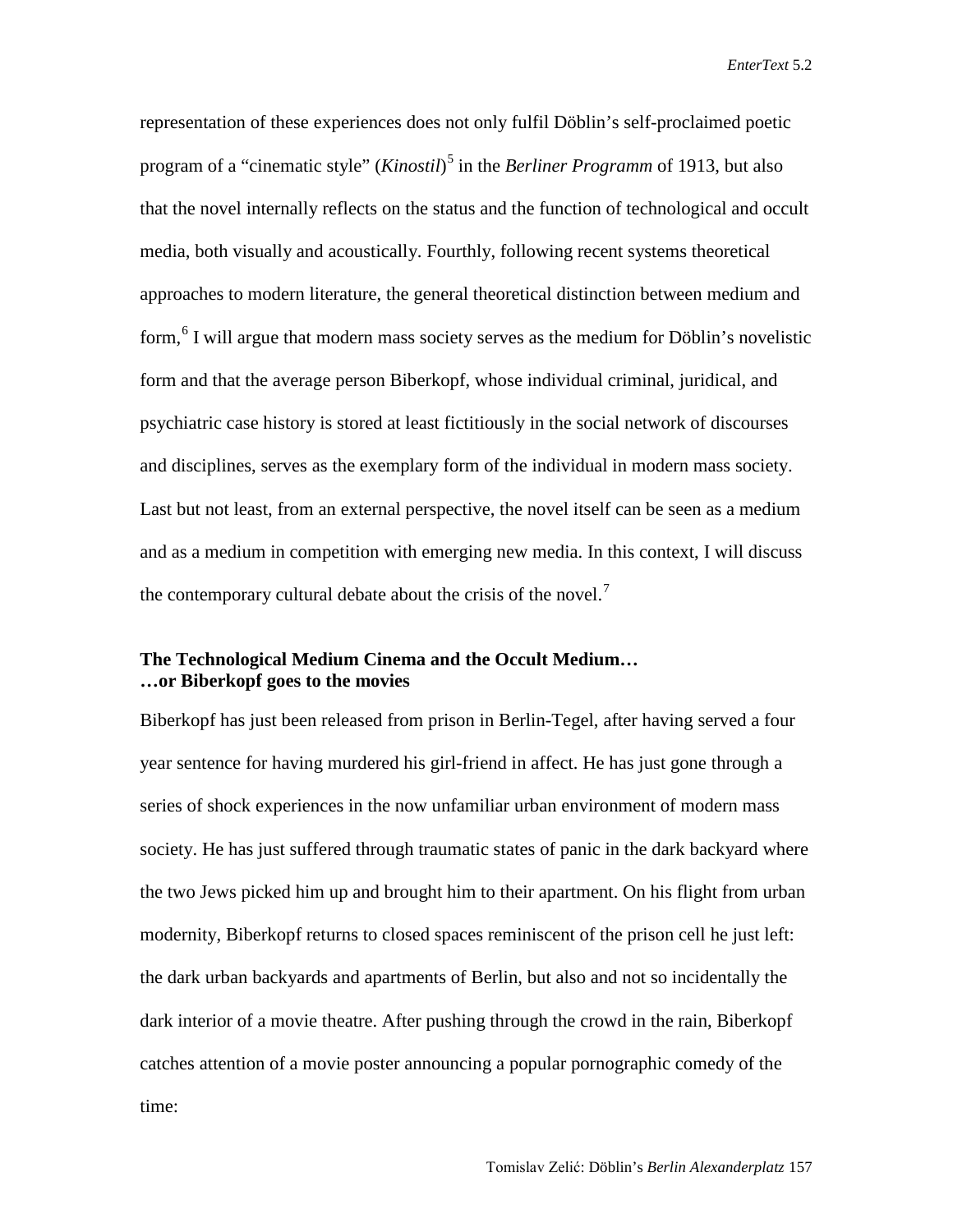Children under seventeen not allowed. On the huge poster a beet-red gentleman was standing on a staircase, while a peach of a young girl embraced his legs, she lay on the stairs, and he stood up above with a leering expression on his face. Underneath was written: Parentless, Fate of an Orphaned Child, in Six Reels.<sup>[8](#page-20-0)</sup>

The following description of the location and the plot summary would certainly reinforce

the bigot suspicions against and the moralistic rejection of the new medium cinema

voiced by contemporary conservative cultural critics.

The long room was packed full, 90 percent men with work-caps on, they don't take them off. The three lamps on the ceiling are covered with red. In front, a yellow piano with packages on top of it. The orchestrion makes a continuous racket. Then it gets dark and the film starts. A goose-girl is to be given culture, just why, is not made so clear, at least not right in the middle. She wiped her nose with her hand, she scratched her behind on the staircase, everybody in the movie laughed. Franz thought it was quite wonderful, when the tittering started up around him. Just folks, free folks, amusing themselves, nobody has the right to say anything to them, simply lovely, and I right here among 'em! It went on. The high-toned Baron had a sweetheart who lay in a hammock and stretched her legs vertically in the air. The girl had drawers on. That's something. Wonder why people get so excited about that dirty goose-girl and her licking the platters clean? Again the girl with the slim legs flashed by. The Baron had left her alone, now she toppled out of the hammock, and flopped onto the grass, lay there stretched out. Franz stared at the screen, there was already another picture, he still saw her toppling out laying there stretched out. He gnawed his tongue, hell's bell, what was that? But when finally the one who had been the goose-girl's lover embraced his fine lady, the skin of his chest felt hot as if he had been embracing her himself. It went all over him and made him weak.<sup>[9](#page-20-1)</sup>

In his *Study of the Popular Mind* entitled *The Crowd* of 1895 Gustave Le Bon, a

conservative cultural critic, specifies the alterations in the psychic constitution of the individual who is undergoing mass experience.<sup>[10](#page-20-2)</sup> Although for the most part, Le Bon had the crowd of the French Revolution in mind when he designed his theory, there seems to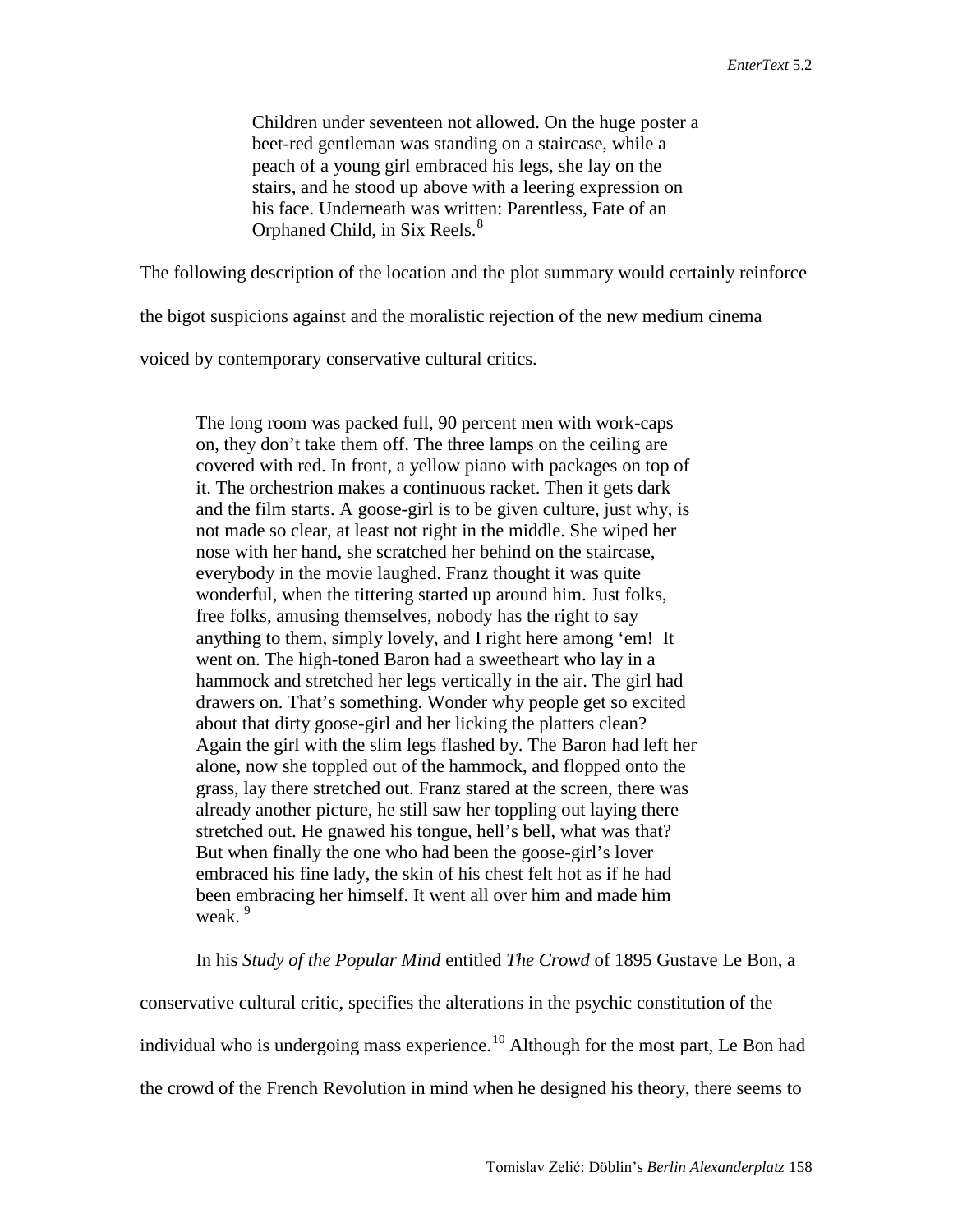be a structural analogy between his mass psychological analysis and the functioning of the emerging new medium cinema, which coincidentally was invented by the Lumière brothers in the very same year, 1895, that Le Bon's study was published. In other words, cinema may be seen as the absent point of reference to early mass psychological theory. Therefore, the cinematic experience lends itself to be interpreted in terms of the sociopsychological analysis of mass experience, and the individual who is a member of the crowd, in fact, shares some of the psychosomatic features with the individual who is a member of the movie audience.

Most importantly, in his cinematic experience Biberkopf resembles occult human media who are hypnotized under the spell of a hypnotist who in this case is replaced by the technological apparatus of cinematography. Like a hypnotized medium, Biberkopf loses parts of his conscious personality, and his intellectual abilities are weakened, while his emotional excitability is intensified. He thinks associatively in the illogical rhythms of cinematic images.<sup>[11](#page-21-0)</sup> Le Bon uses several medical, physiological, psychological, and occult concepts to describe the state of fascination, attentiveness, and expectation into which the individual enters when undergoing a mass experience: contagion, paralysis, suggestion, hypnotism, mesmerism, and automatism. In medico-psychological examinations for legal purposes, Judicial Assessor Dr. Albert Hellwig inquires into "the suggestive power of the cinematographic presentation" (*Suggestivkraft der kinematographischen Vorführung*) [12](#page-21-1) and claims that the suggestive power could "cause illusions and hallucinations of other sense organs."<sup>[13](#page-21-2)</sup> In an earlier essay he already proposed that cinematic images could "leave behind lasting impressions" and "inspire ruinous thoughts", which in some cases could even lead to the committal of crimes.<sup>[14](#page-21-3)</sup>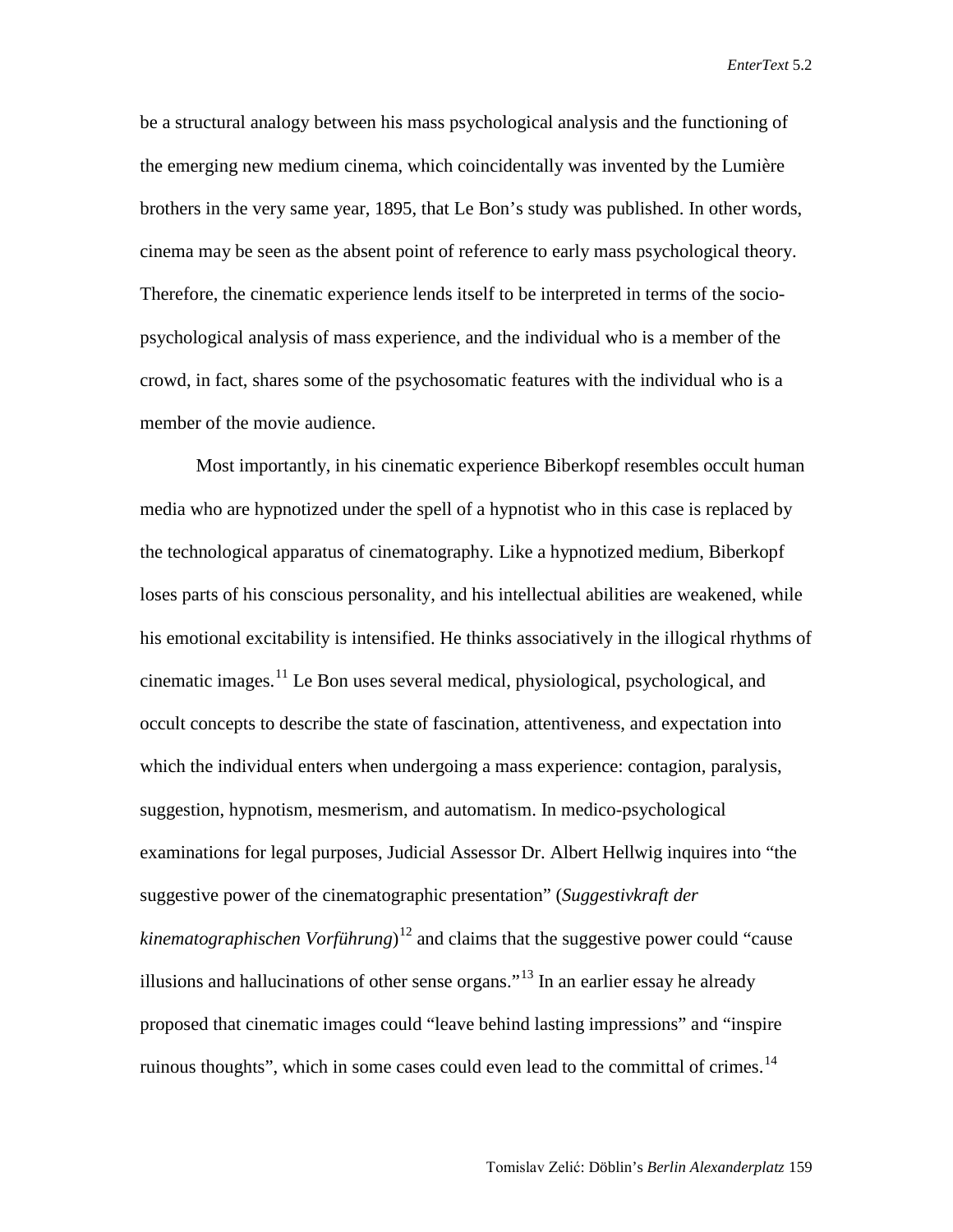Similarly, Biberkopf is exposed to the suggestive power of the hypnotic medium cinema. By staring on the movie screen he is caused to take instinctual actions in an altered state of mind. Although other images are already occurring on the movie screen, he mentally retains and perpetuates the images of the Baron's lover, a female who is wearing pants and vertically stretching her slim legs up until eventually falling out of the hammock into the grass. Not unlike the visual process of condensation and displacement (*Verschiebung und Verdichtung*) that Freud described in reference to dream work (*Traumarbeit*), [15](#page-21-4) Biberkopf transposes these erotically charged movie images of the Baron's lover into mental images of a *Weibsstück* that he instinctually sets out to find in the city immediately after leaving the movie theatre. He remains anonymous in the metropolitan crowd at the movie theatre while being sexually aroused in public by both the cinematic images on screen and his private mental images. However, his rashness, vehemence, and spontaneity finally result in violence, atrocity, and ferocity against the prostitute, and his impotence, depression, and pursuit of more fundamental physiological exigencies like food, drink, and sleep.

#### **The Human Being as Technological Medium of Sense Perception… …or Biberkopf's street car ride**

From a methodologically anti-humanist perspective, the human body can be seen as both the technological and occult medium of sense perception. As we know from Walter Benjamin, sense perception as such is not an anthropological constant but historically conditioned. "During long periods of history, the mode of human sense perception changes with humanity's entire mode of existence. The manner in which human sense perception is organized, the medium in which it is accomplished, is determined not only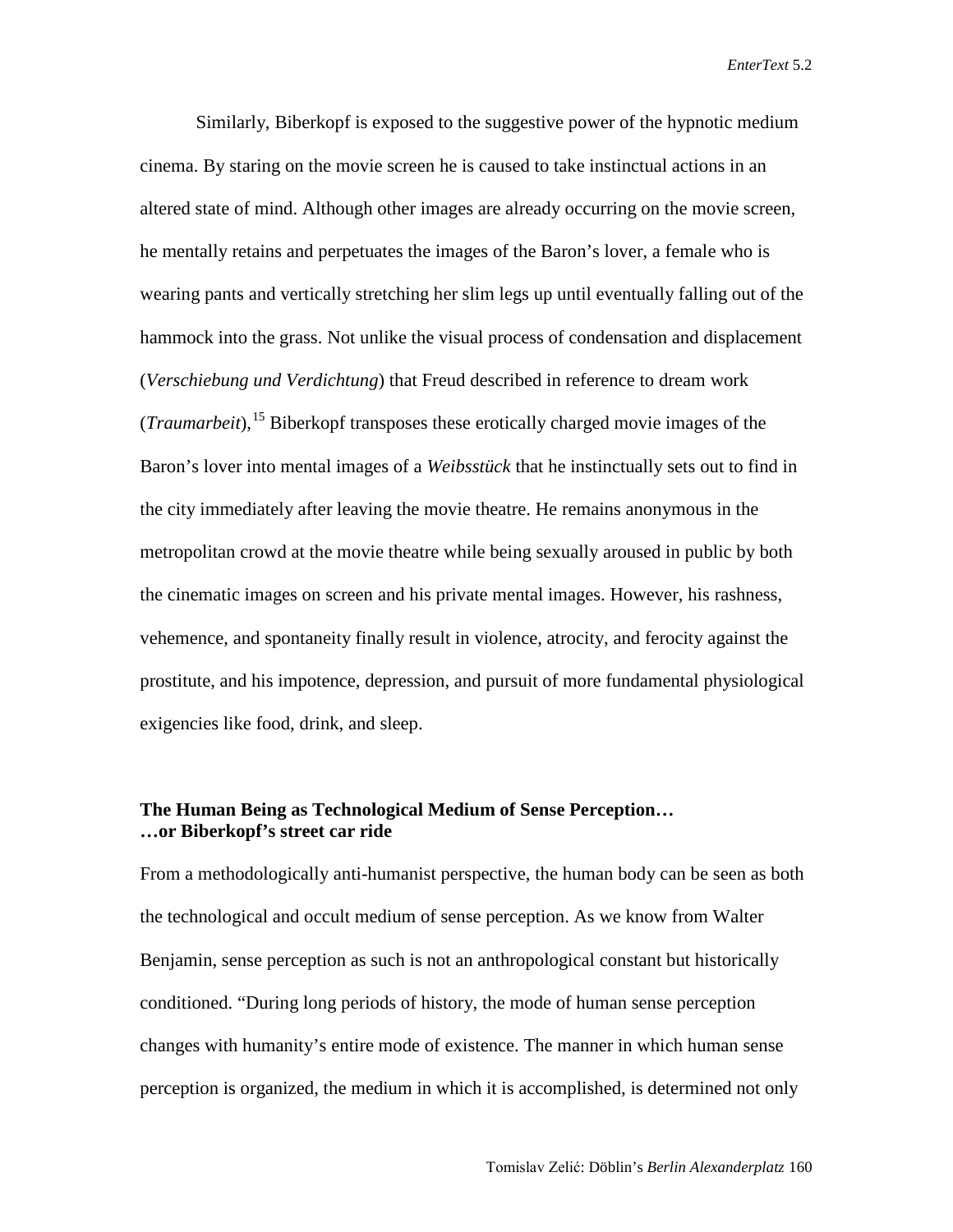by nature but by historical circumstances as well."<sup>[16](#page-21-5)</sup> The meaning of "medium" here is ambiguous, for it certainly refers both to the human body or psyche and its environment. Hence the historical conditioning of the medium occurs in social and psychic terms on the one hand, and not only in phylogenetic but also ontogenetic terms, on the other hand.

After his release from the prison in Berlin-Tegel, Biberkopf's first challenge of re-integrating into society is a simple streetcar ride. Under the title "On Car 41 into Town" (*Mit der 41 in die Stadt*), which refers to the downtown-bound streetcar line number 41 departing from Berlin-Tegel, the intense psychosomatic effects and the visual or cinematic character of the metropolitan shock experience is captured by literary means.

He shook himself and gulped. He stepped on his own feet. Then, with a run, took a seat in the car. Right among people. Go ahead. At first it was like being at the dentist's, when he has grabbed a root with a pair of forceps, and pulls; the pain grows, your head threatens to burst. He turned his head back towards the red wall, but the car raced on with him along the tracks, and only his head was left in the direction of the prison. The car took a bend; trees and houses intervened. Busy streets emerged, Seestrasse, people got on and off, it's going to start now. The tip of his nose turned to ice; something was whirring over his cheek.<sup> $17$ </sup>

Witness the double movement of the streetcar and Biberkopf's head focusing on its object of sense perception as if Biberkopf took the position of the camera on top of the streetcar that is driving through the metropolis in Vertov's avant-garde experimental documentary film *Man with a Camera* (1929).<sup>[18](#page-21-7)</sup> The fragmentation of the visual field induced by objects of sense perception covering up each other prefigures the traumatic states of panic, the vertigo, and the hallucinations in later passages. Amongst all of these, the fear of the roofs sliding from the buildings is used like a leitmotiv throughout the novel. The first time it is represented it is related to a sense perception coded in cinematic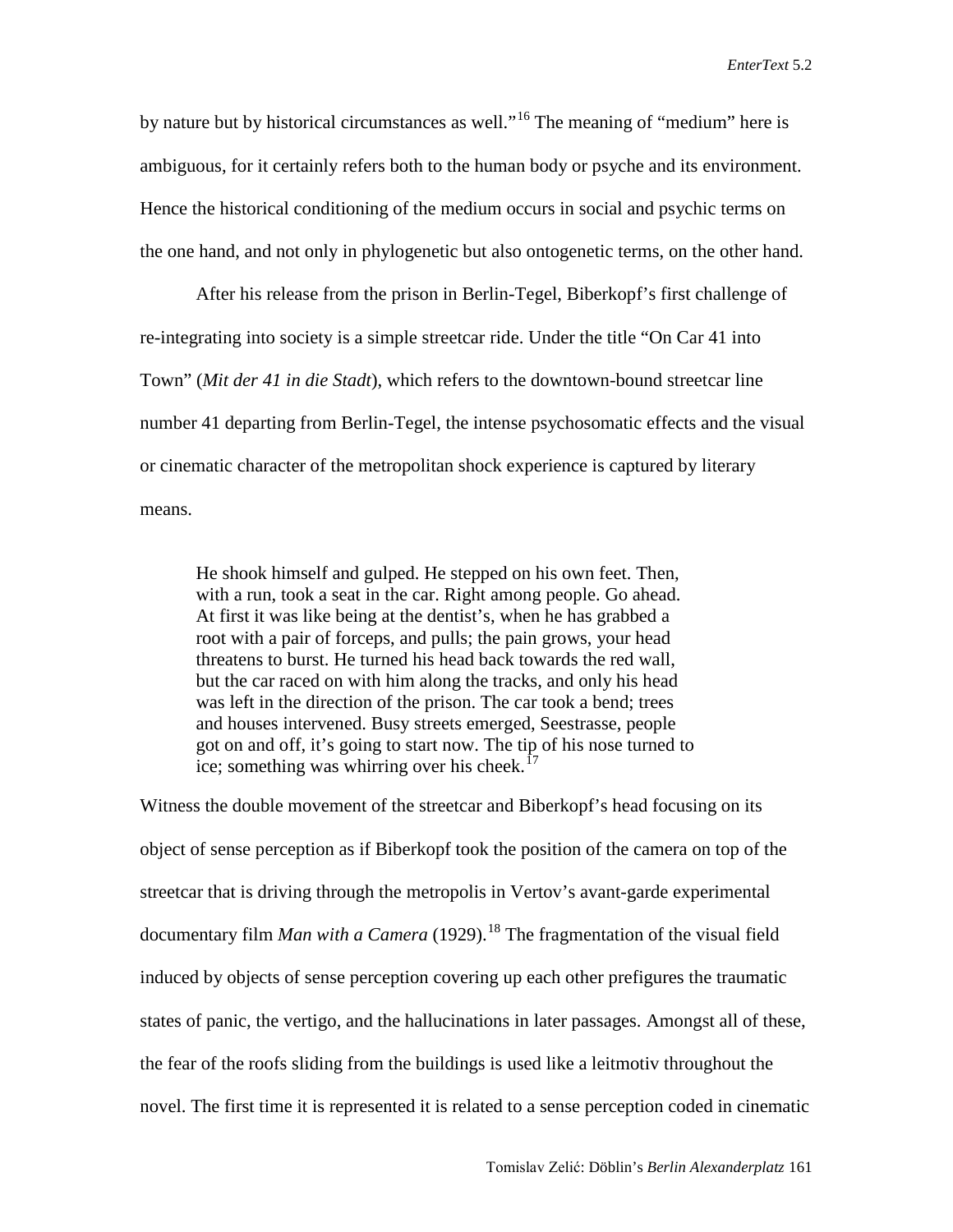terms. After disembarking from the streetcar Biberkopf is running through the city on Rosenthaler Straße.

> The cars roared and jangled on, house-fronts were rolling along one after the other without stopping. And there were roofs on the houses, they soared atop the houses, his eyes wandered straight upward: if only the roofs don't slide off, but the houses stood upright. $^{19}$  $^{19}$  $^{19}$

With respect to Biberkopf's situation, it is clear that the mental and bodily deprivations in prison resulted in the atrophying of the "defensive organ" (*Schutzorgan*), [20](#page-21-9) which makes the city-dweller indifferent to the shock experiences of the constant flux of discrepant stimuli from the urban environment. The development of "the protection against stimuli" (*Reizschutz*) [21](#page-21-10) normally constitutes the rationalistic and blasé character typical for city-dwellers who respond to stimuli intellectually rather than emotionally.<sup>[22](#page-21-11)</sup> In contrast, Biberkopf suffers psychosomatically from traumatic states of panic and sudden sexual or aggressive outburst, since he is deprived of most of his "defensive organ" and unable to rationalize the metropolitan shock experiences. As a helpless object, he is unable to distance himself rationally from the psychosomatic impacts of metropolitan dynamic automatisms on his body. His subjectivity is submerged in the functional discourse and discipline networks almost throughout – with some exceptional passages written in the style closer to the realist psychological novel. Thus Biberkopf's individuality constitutes a mere "intersection of social circles" (*Kreuzung sozialer Kreise*), to use Simmel's definition of individuality in modern mass society.<sup>[23](#page-21-12)</sup>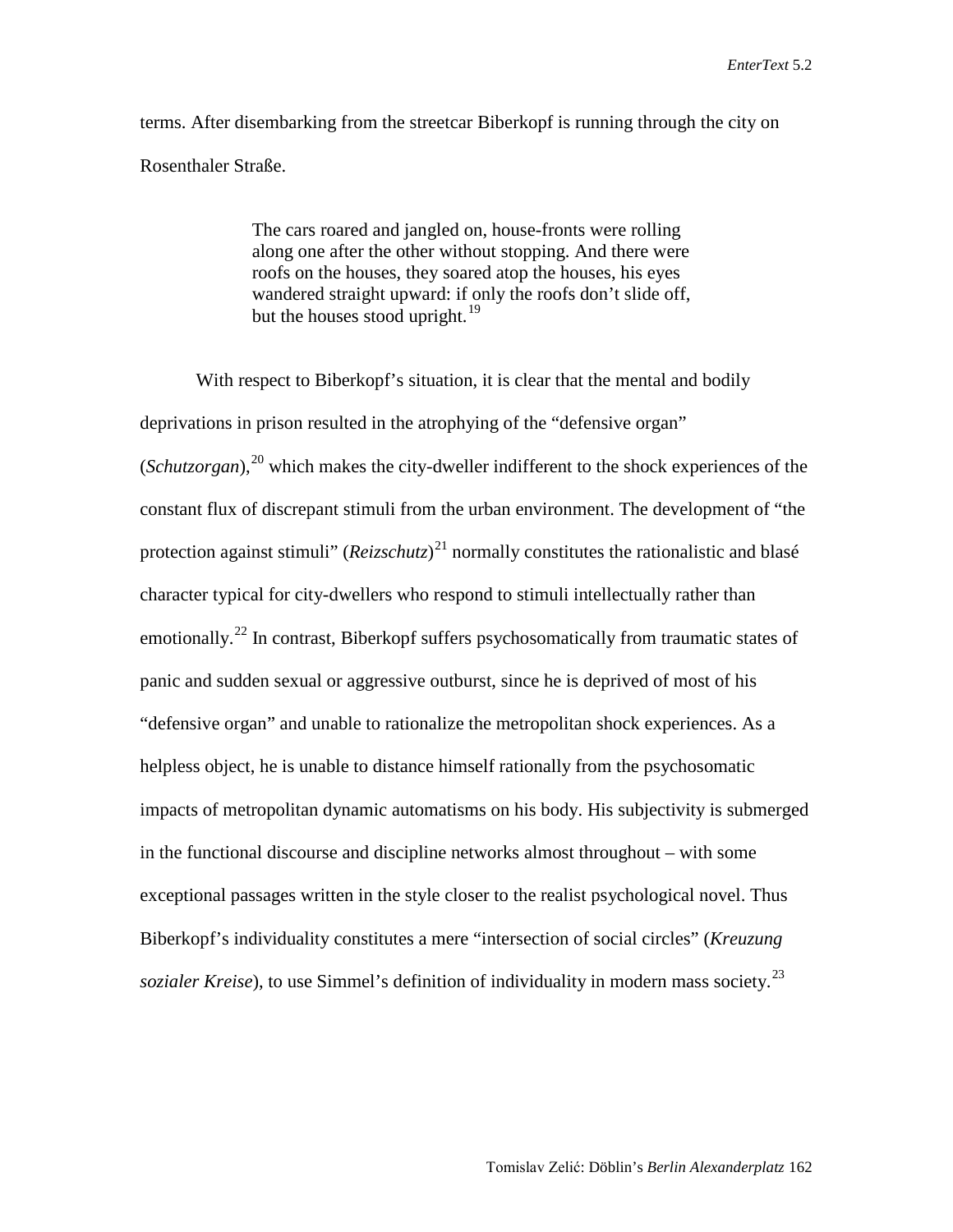#### **The Delirious Body as Occult Medium… …or Biberkopf's Symbolical Death and Rebirth**

In connection with his visit to the cinema, we found that Biberkopf can be seen as an occult hypnotized medium or non-autonomous subject while the movie projector, a technological medium, functions like a hypnotist. Throughout, Döblin's novel establishes an interrelation between the technological medium cinema and the occult medium or hypnotized subject which suffers from extraordinary mental states like sexual or aggressive impulses, traumatic states of panic, and deliria. Repressed aggressive impulses issued by the id and military orders to keep one's head issued from the superego surface in the universal metropolitan mass discourse as "free indirect discourse" (*erlebte Rede*). [24](#page-21-13)  In the polyperspectival city novel, they cannot be assigned easily to the perspective of any particular character or one of the many narrator's voices. After the fare dodger Biberkopf escapes from the police, having taken a free ride on the streetcar, he submerges in the metropolitan crowd and makes an uncanny experience by looking at a shop window when he realizes that the metropolitan crowd, "it", or in German *es*, is exhausted in its functionality and represented in "the petrified style" (*steinerner Stil*). [25](#page-21-14) 

*Zwölf Uhr Mittagszeitung, B.Z., Berliner Illustrierte, Die Funkstunde.* "Anybody else got on?" The coppers have blue uniforms now. He got off the car, without being noticed, and was back among people again. What happened? Nothing. Chest out, you starved sucker, you, pull yourself together, or I'll give you a crack in the jaw! Crowds, what a swarm of people! How they hustle and bustle! My brain needs oiling, it's probably dried up. What was all this? Shoe stores, hat stores, incandescent lamps, saloons. People got to have shoes to run around so much; didn't we have a cobbler's shop out there, let's bear that in mind! Hundreds of polished window-panes, let 'em blaze away, are they going to make you afraid or something, why, you can smash 'em up, can't you, what's the matter with 'em, they're polished clean, that's all.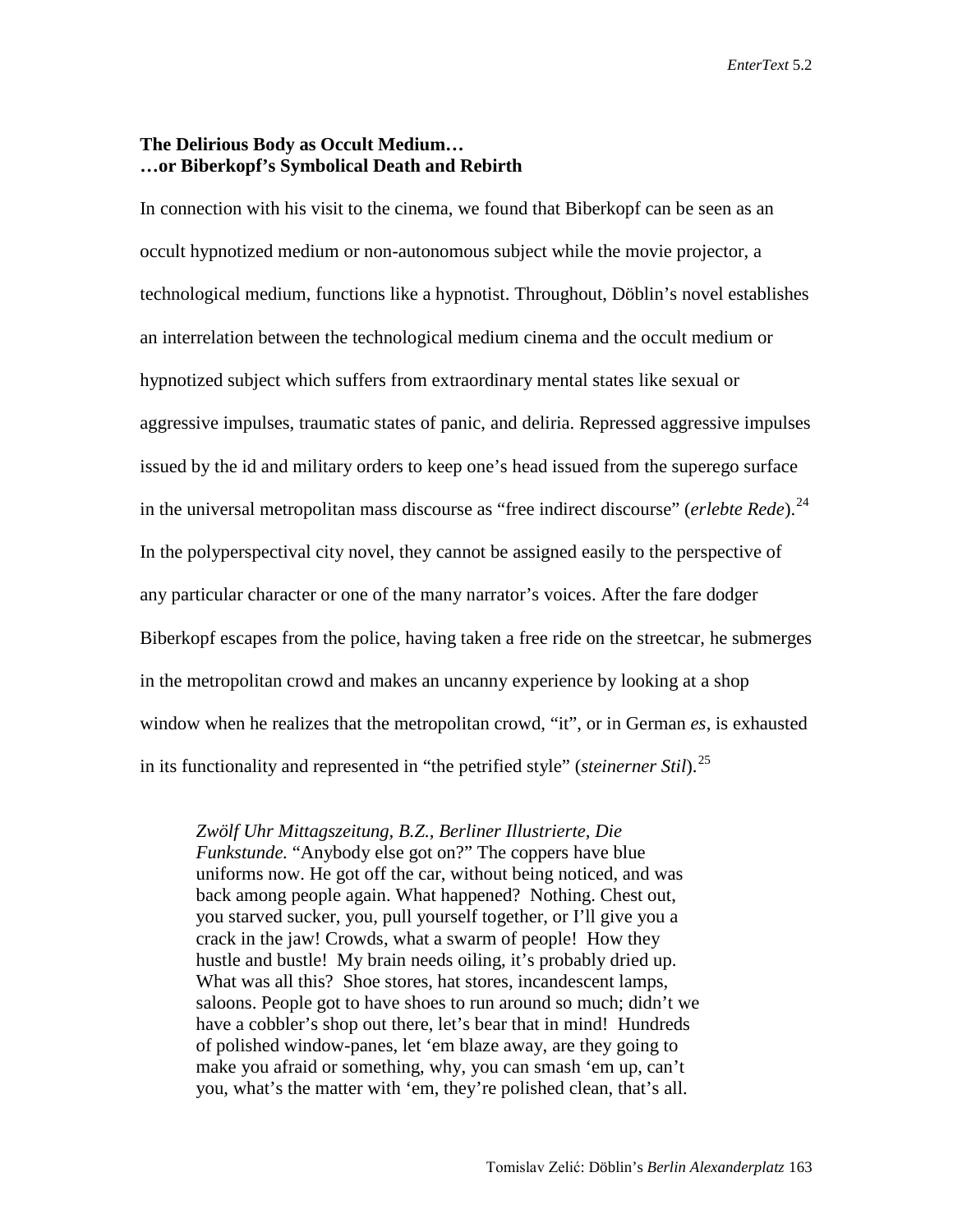The pavement on Rosenthaler Platz was being torn up; he walked on the wooden planks along with the others. Just go ahead and mix in with the people, then everything's going to clear up, and you won't notice anything, you fool. Wax figures stood in the showwindows, in suits, overcoats, with skirts, with shoes and stockings. Outside everything was moving, but—back of it—there was nothing! It—did not—live! It had happy faces, it laughed, waited in twos and threes on the newspapers. This it stood there like the street-lamps—and—became more and more rigid. They belonged with the houses, everything white, everything wooden.<sup>[26](#page-21-15)</sup>

The interrelation between the technological medium cinema and the occult

medium or hypnotized subject becomes clearer when the phenomenon is unambiguously

represented from the character's perspective and coded in occult terms from the

narrator's perspective as in Biberkopf's psychosomatic reaction to an altercation with

some workers who had just sung the International. At the beginning of the episode,

Biberkopf is in the position of the hypnotized moviegoer whose body is fixed to the seat

but paradoxically in "numbness" (*Starre*) and in great psychosomatic distress or "frenzy"

(*Tobsucht*) at the same time. After depersonalization sets in—Biberkopf hears his roaring

and sees himself from the distance as a doppelganger—and the leitmotiv fear re-emerges,

the episode culminates in a clairvoyant fantasy of naked violence.

A frenzy, a numbness comes over Franz Biberkopf. Blindly he croaks in his throat, his eyes are glassy, his face blue, bloated, he spits, his hands burn, the man's out of his mind. His fingers claw the chair, but he manages to hold on to it. Soon he will take the chair and haul out.

Danger ahead, clear the streets, load, fire, fire, fire. At the same time this roaring man hears his own voice, from far away, is looking at himself. The houses, the houses threaten to cave in again, the roofs to smash over him, this won't do, no, they can't get away with that, those criminals won't succeed, what we need is order.

Something buzzes inside him: it's going to start soon and I'm going to do something, grab a throat, no, no, I'm about to topple over, fall down, another moment, just another moment more. And me thinking the world is quiet, there is law and order. In his twilight state he is frightened: something is out of gear with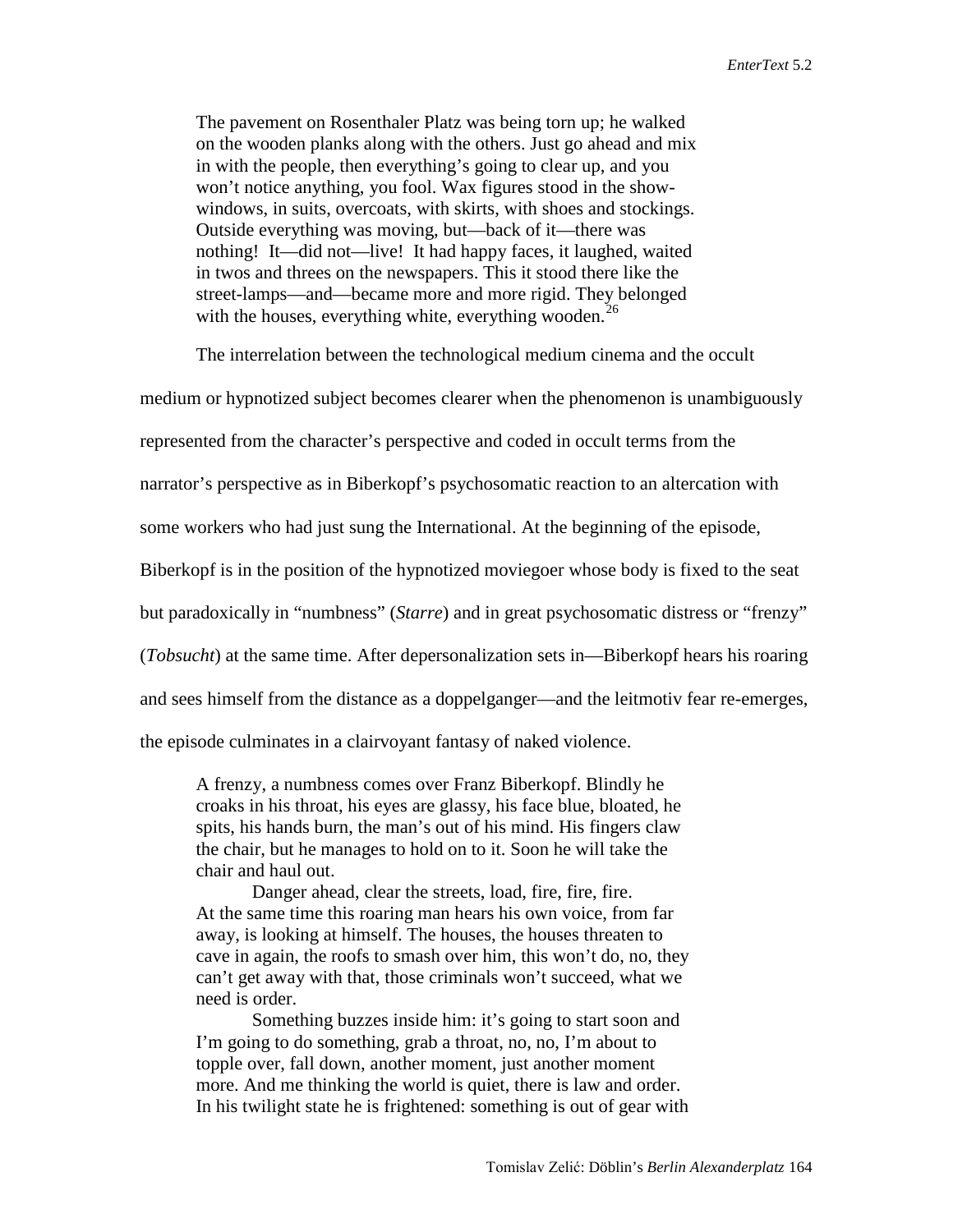the world, the others seem so terrible to him, he experiences it with a sort of clairvoyance. $27$ 

Like resurfacing repressed aggressive impulses, repressed homosexual impulses and political resentment surface in a homophobic and anticommunist paranoiac discourse coded in terms of cinematic and occult media effects: "What do these people want anyway, first the fairies who don't concern me, and now the Reds? (…) Something flares and flickers in Franz's eyes, his forehead and nose become thick."[28](#page-21-6) And yet at other times the combination of homosexuality and communist political attitudes in certain characters have occult, hypnotic, magnetic, or mesmerizing effects on Biberkopf which will finally prove to be fatal. "Franz feels powerfully attracted to him (Reinhold)."<sup>[29](#page-21-17)</sup>

More importantly, Biberkopf's delirium or, as the narrator, it seems, would have it, symbolic death and rebirth at the insane asylum in Berlin-Buch is not only represented in terms of the Expressionist conception of the new human being based on the religious idea of re-embodiment or the Christian concept of the resurrection of the flesh but again also in psychiatric terms of acoustic and visual hallucinations, in mass psychological and occult terms of suggestibility and hypnotism, and finally in technological terms of cinematic effects. After having made a stance against the police during shootings and a consequent police round-up and at the *Alexanderquelle*, the authorities institutionalize Biberkopf at the insane asylum in Berlin-Buch where he enters into a state which the doctors and psychiatrist there quickly diagnose as "catatonic stupor."<sup>[30](#page-21-18)</sup> Biberkopf's delirious body is a mere chassis (*Gehäuse*) [31](#page-21-19) which is soulless, out of service, and disengaged from external social interpersonal communicative reality while producing an excessive flux of internal mental images.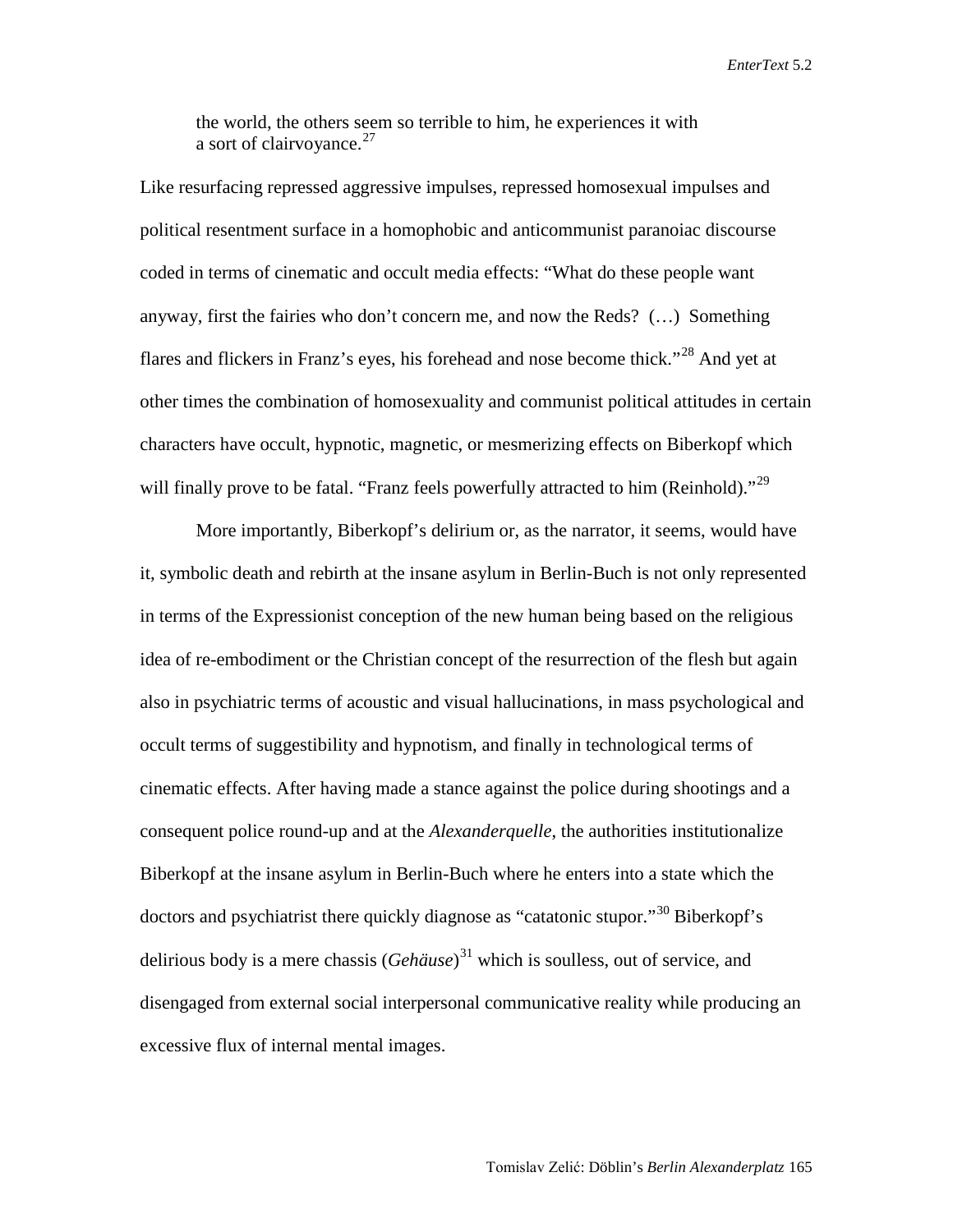At first Biberkopf receives an imaginary visitor, the allegorical figure of the harvester death who is the main member in the famous medieval dance of death, however, ironically speaking fluently in Berlin dialect. The subsequent "profane enlightenment,<sup>[32](#page-21-20)</sup> in fact, features stroboscopic light effects reminiscent of side and special effects of cinematographic representation. "And a luminous hatchet flashes through the air, it flashes and is extinguished."<sup>[33](#page-21-21)</sup> The cinematic flux of stroboscopic light is paralleled with the allegorical dismemberment of the delirious human body featured as a gradually accelerated repetitive mechanistic process reciting earlier slaughterhouse scenes. "Swing up, fall down, hack in, swing up, crash down, hack in, swing, fall, hack, swing fall hack, swing hack, swing hack."<sup>[34](#page-21-7)</sup> Biberkopf undergoes the "radical cure" (*Gewaltkur*) through which, at least according to the narrator's comment in the preface, he will be "bent straight again" (*zurechtgebogen*) before returning to Alexanderplatz looking "greatly changed and battered" (*verändert, ramponiert*). [35](#page-21-8) The literary representation of and self-reflection on the status of the human being as technological and occult medium of extraordinary mental states such as delirious hallucinations mimetically constructs cinematic visual and poetic acoustic effects.

#### **Excursus:** *Poetics of Psychiatric Knowledge*

In a study about Döblin's *Poetics of Psychiatric Knowledge*, as the subtitle announces, Wolfgang Schäffner<sup>[36](#page-21-22)</sup> argues that Döblin's professional experiences as an institutional doctor and office-based neurologist granted him access to the fields of knowledge such as the clinic, the insane asylum, and the prison, all of which in turn served as the material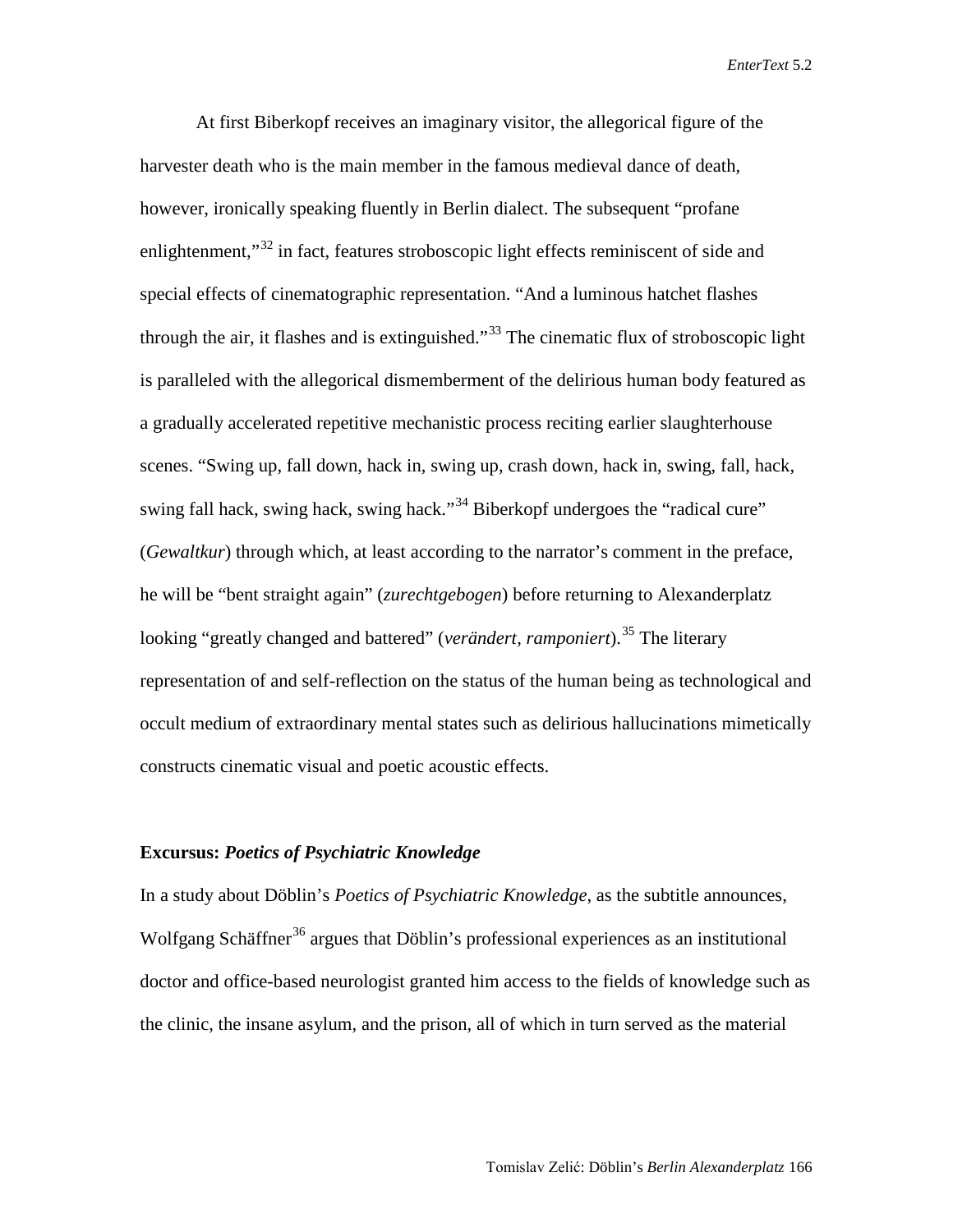for the novel.[37](#page-21-9) In the *Berliner Programm* Döblin rejects all psychologizing and historicizing modes of literary representation and proposes "to learn from psychiatry."

> We should learn from psychiatry, the only science that deals with the human soul as a whole: it recognized the naivety of psychology a long time ago; it limits itself to the notation of processes and movements—shaking its head and shrugging its shoulder at everything else, the question as to why and how. (…) It points us to a way out of psychological prose. (…) The subject of the novel is soulless reality. (…) In the face of the abundant materials the representation requires a cinematic style. $38$

In other words, Döblin's program calls for ignoring character's inner mental states in the classical style of the realistic psychological novel of the nineteenth century and instead recommends focusing on purely materialistic data from a mechanistic functionalistic point of view on the human being. And insofar as prognostic empirical sciences like criminal studies, demography, and statistics serve as the fundament of modern psychiatry, which is based on statistical probability and causality,  $39$  the modern novel uses media of mass culture and everyday materials such as phone books and meteorological reports.

Under these theoretical presupposition, Schäffner exposes the division of labour between psychiatry, law, and literature in support of the claim that although legal psychiatry was conceived in order to humanize the criminal law, it actually contributed to the aggravation and expansion of juridical techniques of disciplining and observing both criminals and the mentally ill. Secondly, Schäffner claims that a new type of insane asylum emerged out of this alliance between doctors and lawyers and that Berlin-Buch ranks amongst the first institutions of this kind, where according to Döblin's psychiatric reform program disturbed patients are to be healed, languishing paralyzed patients are to be accommodated, and degenerate patients are to be detained.<sup>[40](#page-21-25)</sup>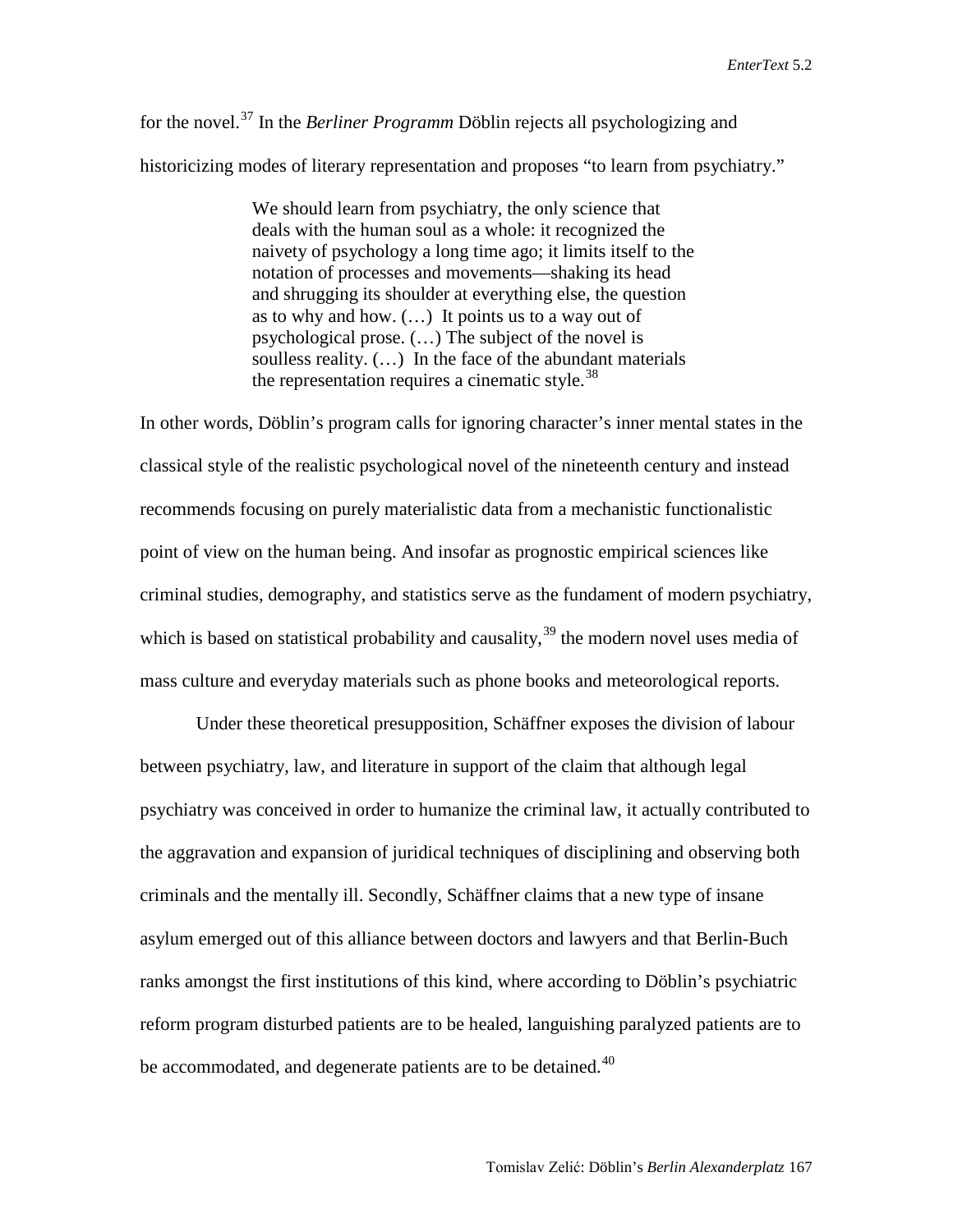Schäffner goes on to characterize the therapeutic optimism of the judicial system and psychiatry inherent in their hopes of achieving the goal of normalization by means of therapeutic disciplining. Precisely to this end, Biberkopf, whom the judicial and medical authorities deem to be a confirmed jailbird if not mentally ill alcoholic, is institutionalized in Berlin-Buch. There his hallucinatory states of panic are methodically intensified beyond any measure and the orthopaedic torture therapy and disciplining of the body follows the guidelines of a bio-political program according to which life must be preserved and penitentiary processes pursue improvement rather than punishment. Thus a contemporary legal expert could claim that the transformation of Biberkopf, the transportation worker who murdered his fiancée in affect, to Biberkopf, a functional, equally respected as respectable member of society, is the showpiece of winning back a criminal for the human society.<sup>[41](#page-21-26)</sup> Döblin's novel, therefore, becomes the model of the successful improvement of a criminal personality and the confirmation for the therapeutic optimism shared by lawyers and psychiatrists alike.<sup>[42](#page-21-27)</sup>

In the final analysis, at least Döblin's narrator in *Berlin Alexanderplatz* seems to suggest that the psychiatric cure was accomplished, for Biberkopf, in fact, ends up working as an assistant doorman in a medium-sized factory, that is to say, in a fixed and static position, and most probably medico-therapeutically immobilized by psychotropic agents, while around him everybody moves about dynamically and transiently, be it the personnel in the factory, be it the National-Socialists and Communists marching the streets of Berlin in 1929 competing for political power with each other. In contrast to both contemporary Marxist and present-day post-Marxist critics, who either bemoan that at the end of the novel the profanely enlightened gangster was elevated into the heavens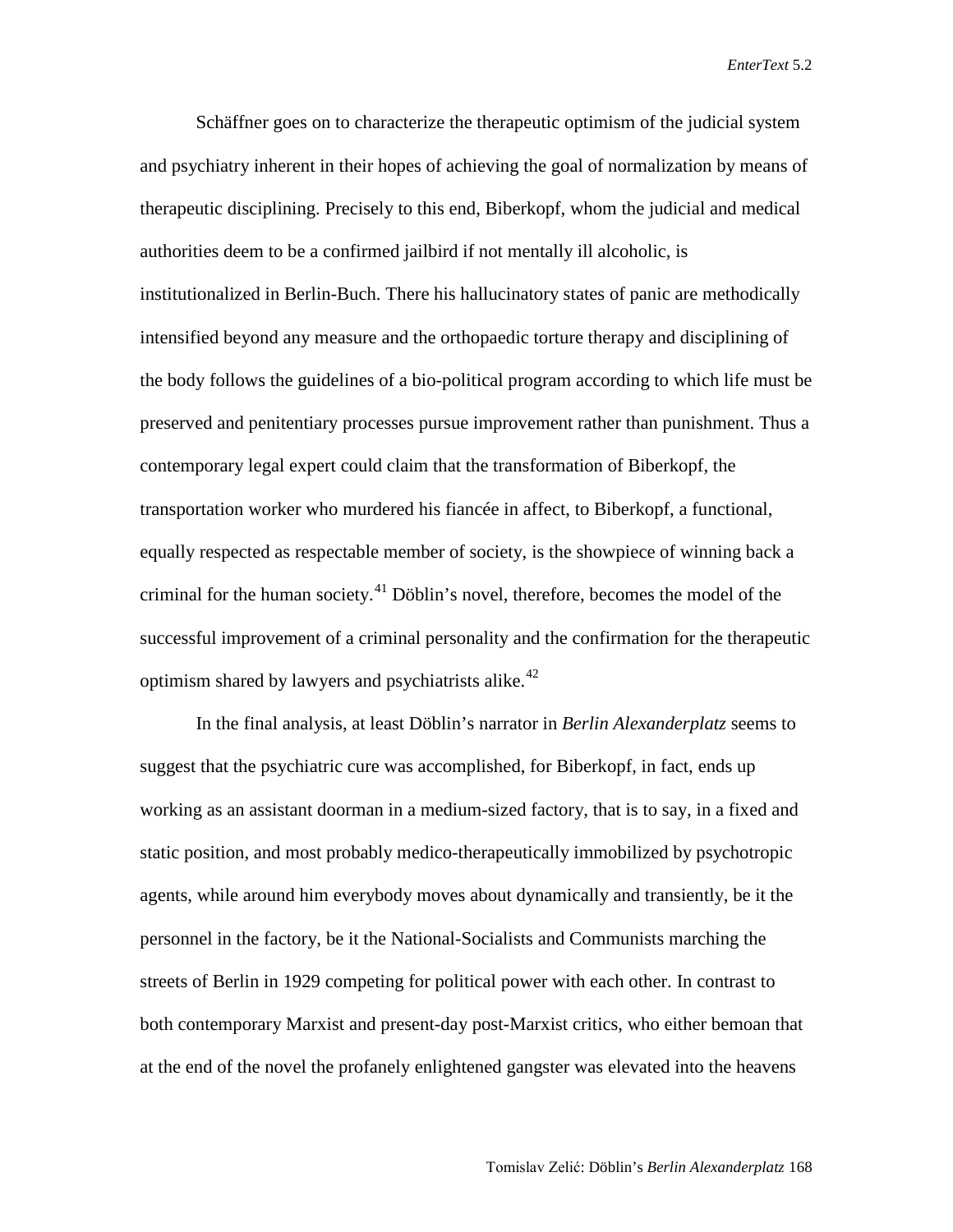of novelistic characters by becoming a sage,  $43$  or who respectively see the ideal-typical German *Michel*, that is, the selfless, de-politicized, conformist petite bourgeois in Biberkopf,  $44$  the end result actually seems to be the best possible result beyond the classical idealistic program of the *Bildungsroman* that nonetheless remains the negative backdrop against which these critics judge Biberkopf's story.<sup>[45](#page-21-16)</sup> After all, in reference to both the Communists and the National Socialists, Biberkopf or the narrator rhymes ironically: "Reason is the gift of man, jackasses replace it with a clan."[46](#page-21-0)

### **The Metropolitan Masses and the Exemplary Average Person as the Medium and Form of Modern Society**

In reference to Robert Musil's novel *Man Without Qualities*, Benno Wagner applies the systems theoretical distinction between medium/form to claim that, sociologically speaking, the human beings en mass are the medium of modern society, and that, culturally speaking, human beings en mass are the medium of modern city literature.<sup>[47](#page-21-1)</sup> The systems theoretical distinction between medium/form extends the concept of the medium as far that, as a contemporary German media theorist ironically noted, "nothing is not a medium."[48](#page-21-30) Now Wagner emphasizes the lose coupling of the medium, that is the human beings en mass, and the stable coupling of the form, that is society or the novel, on the one hand, and the homogeneity and substitutability of the elements of the medium, on the other hand. Since Döblin's novel has a title, *Berlin Alexanderplatz*, and a subtitle, *The Story of Franz Biberkopf*, which, as a side note, Döblin's editor persisted in adding to the title, I would like to add that while its medium certainly is the lose coupling of individuals in modern mass society, the fictitious character Biberkopf as an exemplary average person (*Durchschnittsmensch*) is its form on the one hand. But on the other hand, the narrator sees Biberkopf as an occult medium of dark forces.<sup>49</sup>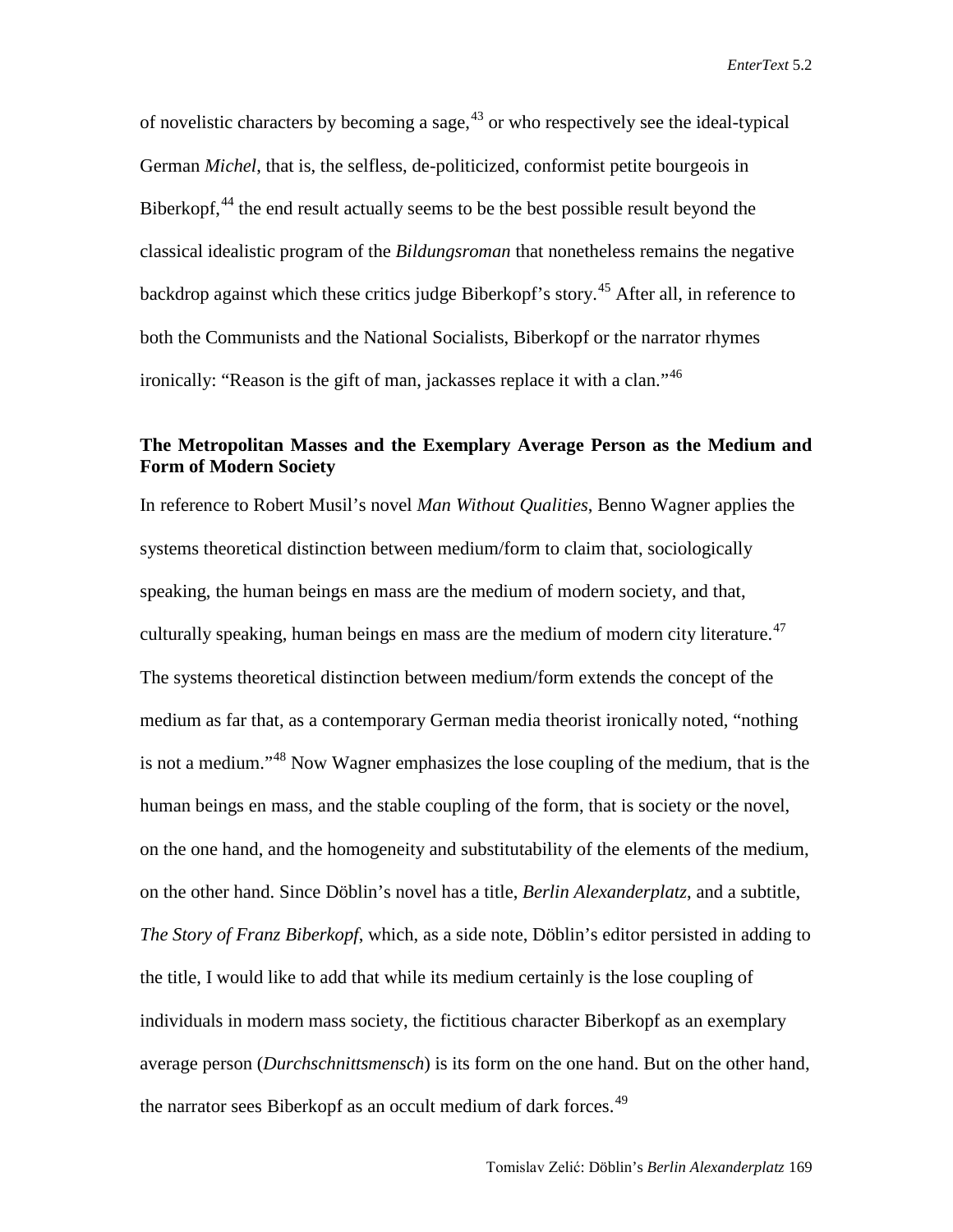From a systems theoretical standpoint, the social and the psychic system are environments to each other and yet there is "interpenetration"<sup>[50](#page-21-2)</sup> between them, while from a psychoanalytic standpoint the average person stands in a double conflict against both external nature and culture on the one hand, and by virtue of sublimated renouncement of sexual and aggressive drives for civilizing purposes against repressed inner nature and culture on the other hand.<sup>[51](#page-21-32)</sup> To put it following Simmel's terminology once again, Biberkopf is an "intersection of social circles,"<sup>[52](#page-21-5)</sup> precisely to the extent that he resides in the interspaces between the metropolitan discourse and discipline networks which are ordered according to binary codes. Thus he is neither homosexual nor heterosexual,<sup>[53](#page-21-6)</sup> he neither loves Mieze/Sonja nor Reinhold, in terms of the discourse of gender and sexuality, he is neither Nazi nor Communist in terms of the historico-political discourse, neither employed nor unemployed in terms of the economical discourse, neither respectable [*anständig*] nor criminal in terms of the legal discourse,<sup>[54](#page-21-33)</sup> and one may add neither normal nor pathological in terms of the psychiatric discourse.

#### **The City Novel as the Medium and the Form of Modern Mass Society**

In face of the competition between old and new media (*Medienkonkurrenz*) "The Day of the Book" (*Tag des Buches*) was officially instituted in the Weimar Republic in 1929.<sup>[55](#page-21-17)</sup> Unsurprisingly enough until today in the public discourse around the book fairs (*Buchmessen*), cultural conservative and pessimistic voices are heard bemoaning the asymmetry between the production and consumption of books and the overall damaging effects of the new media's superpower in modern mass society. In response to the predominantly economical crisis of the book as perceived by the publishing industry in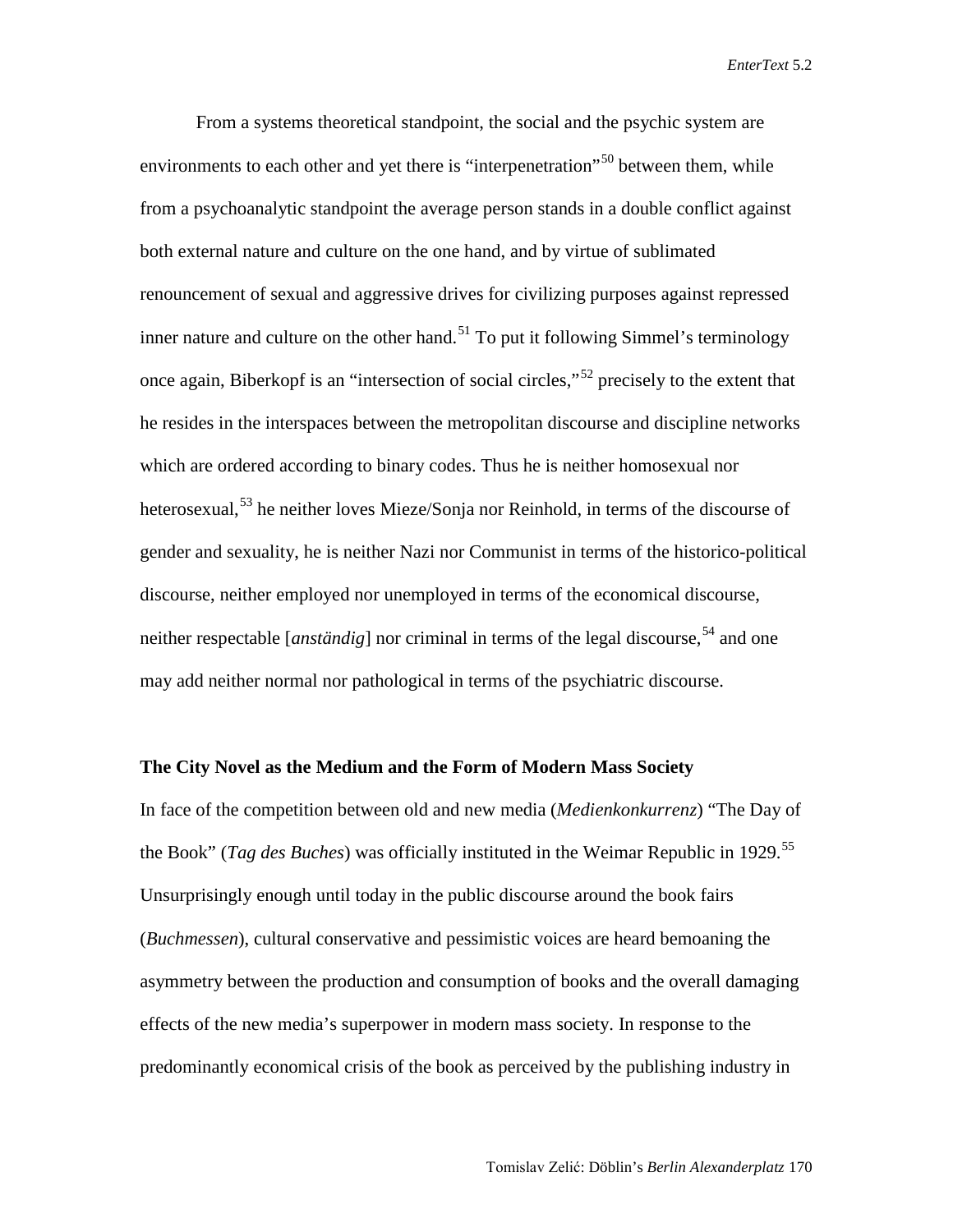general, and the cultural crisis of the novel in particular,<sup>[56](#page-21-18)</sup> Döblin increases self-reference in both his programmatic and poetic writings. [57](#page-21-20) The preface of the novel begins with "This book  $[...]$ " (*"Dies Buch*…")<sup>[58](#page-21-21)</sup> and gives a self-commentating summary of the story, exposing its banality by using war, boxing, and chess metaphors. In a later passage where the harvester death visits Biberkopf and sings the songs of death, the narrator ironically reflects on the novel as media as well as on songs, poetry, and music as other media.

> That certainly is a beautiful song. Franz hears it and wonders what it means: Death is singing? If it were printed in a book, or read aloud, it would be rather like poetry, Schubert composed such songs, Death and the Maiden, but what about it? $59$

Subsequently, the harvester death tells Biberkopf ironically reflecting on his own status as technological medium:

> I called you again and again, and you take me for a mere record player, for a gramophone to turn on, whenever you please, then I have to call you, and when you have enough, you simply stop the record. That's what you take me for, or that's whatcha take me for. Go ahead and take me for it, but I tell you you're wrong.  $60$

To note on the margins, amongst other means of increasing self-reference in the novel are the use of rhetorical figures such as alliteration, assonance, rhythmic as well as melodic verses, and rhymes, all of which are sound effects highlighting the materiality and mediality of language,  $61$  and the intertextual parodying and derisive use of ancient Greek mythology (Orestes), the Bible (Apocalypse, Book of Hiob), and the allegorical figures (the whore Babylon, the harvester Death). Again wireless communication of the Erinnyes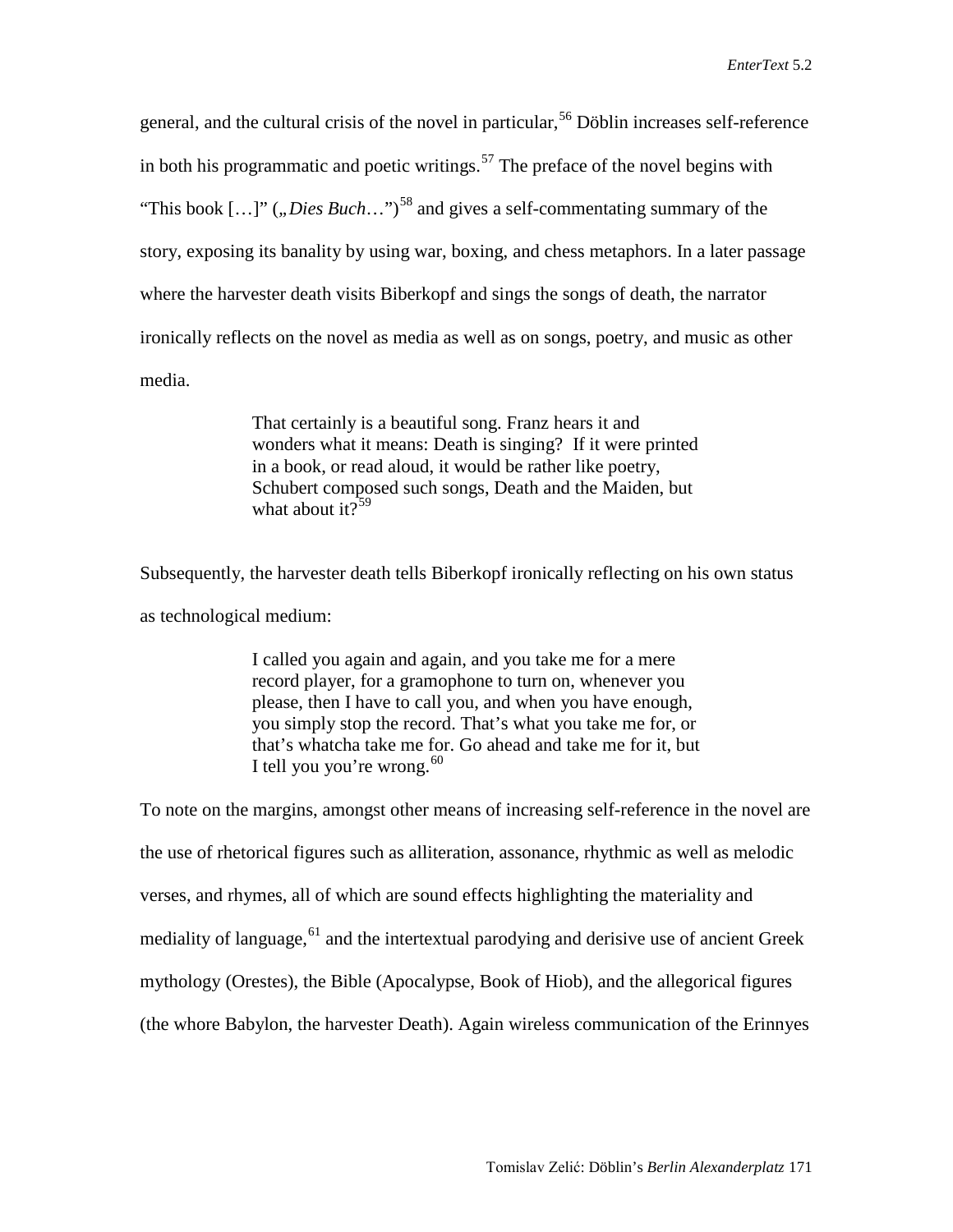from the ancient Greek myth of the Oresteia is contrasted with the means of communication in the modern technological age.

More importantly, however, the realistic external-referential (*fremdreferentiell*) observation of the functioning of the metropolitan discourse and discipline networks from a cold analytical point of view is enriched with equally realistic self-referential reflections, e.g., the narrator's commentary with overtones of a pitiless and ironical ballad-monger not unlike in Brecht's epic theatre, almost essayistic but instantaneous reflections about programmatic and poetic questions as to the status of the novel as a medium, the literary representability of the metropolitan crowd and the city itself, the usefulness of literature in general.

> There are men, women, and children, the latter mostly holding women's hands. To enumerate them all and to describe their destinies is hardly possible, and only in a few cases would this succeed. The wind scatters chaff over all of them alike. The faces of the eastward wanderers are in no way different from those of the wanderers to the west, south and north; moreover they exchange theirs roles, those who are now crossing square towards Aschinger's may be seen an hour later in front of the empty Hahn Department Store. Just as those who come from Brunnenstrasse on their way to Jannowitz Brücke mingle with those coming from the reverse direction. Yes, and many of them turn off to the side, from south to east, from south to west, form north to west, from north to east. They have the same equanimity as passengers in an omnibus or in street-cars. The latter all sit in different postures, making the weight of the car, as indicated outside, heavier still. Who could find out what is happening inside them, a tremendous chapter. And if anyone did write it, to whose advantage would it be? New books? Even the old ones don't sell, and in the year '27 book-sales as compared with '26 have declined so and so much per cent.<sup>[62](#page-21-12)</sup>

In this passage, the question as to the literary representability of the metropolitan crowd and the city itself is raised and answered by mimicking film scripts and citing cinematic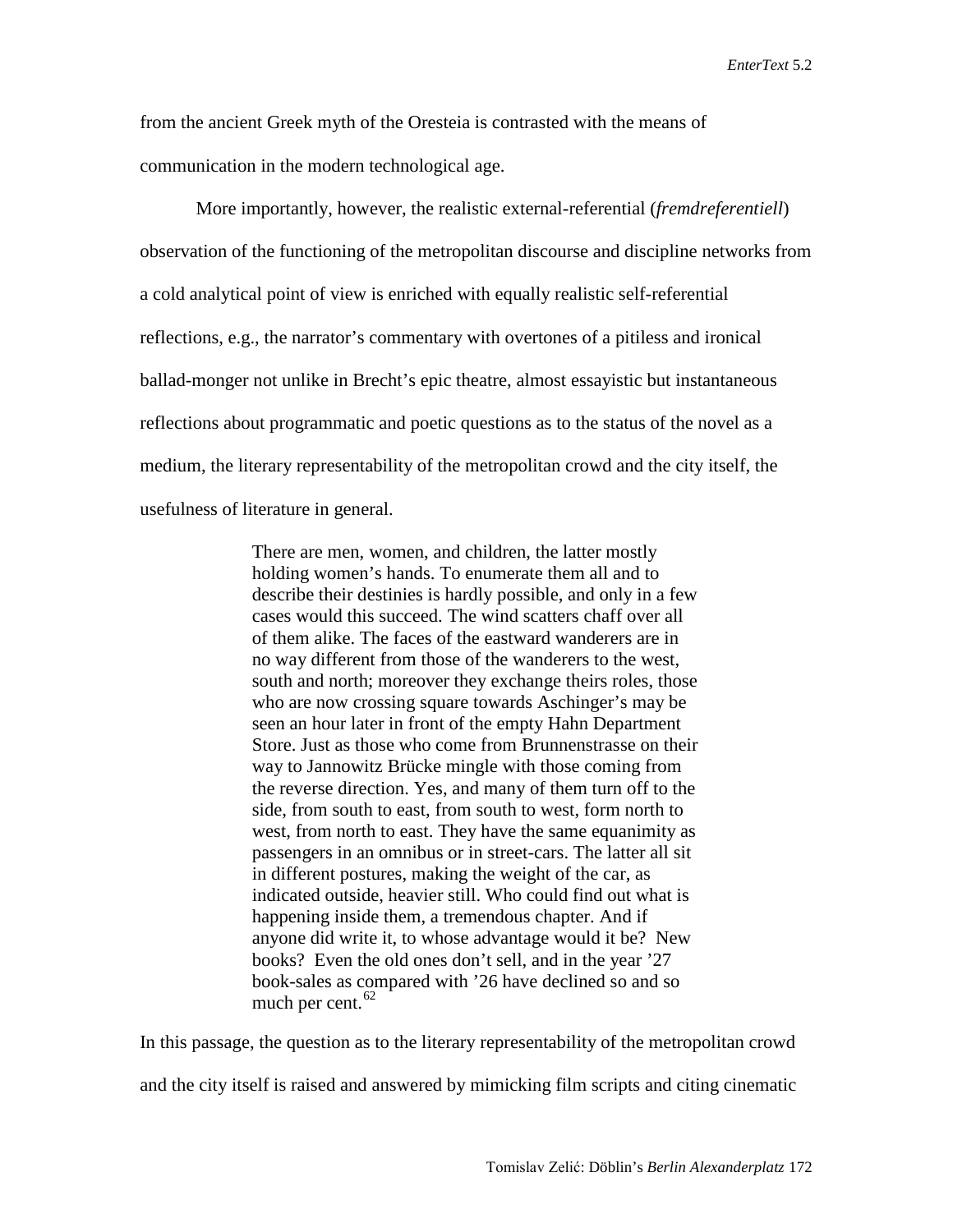modes of representation, e.g., the high-angle shots of the metropolitan crowd as they are used in Walter Ruttmann's *Sinfonie einer Großstadt* (1929). The novel also reflects on its own status as a medium with reference to the annual book market quotas, on the one hand, and on its own status as literature, on the other hand, with reference to and programmatic rejection of the outdated writing style of the realistic psychological novel of the nineteenth century which by the late twenties has been in crisis for quite some time. "Who could find out what is happening inside them, a tremendous chapter. And if anyone did write it, to whose advantage would it be?" Instead the characteristic features of the metropolitan crowd as the medium of the novel, i.e., the anonymity and homogeneity as well as the substitutability of elements and roles is made visible in the form of the novelistic representation. Or, if in other passages the representation of character's inner mental states is asked for, then it follows a notably modernist poetic program by using inner monologues and free indirect speech even if some passages may relapse into the traditional realistic psychological mode of writing. Döblin's modern city novel *Berlin Alexanderplatz*—*The Story of Franz Biberkopf* realistically represents and self-referentially reflects on the interrelation between human, technological, occult, and literary media such as the normally functioning and the delirious human body, cinema, the metropolitan masses, and the city novel itself.

#### **Notes**

I would like to thank Stefan Andriopoulos for inspiring me to write this essay.

 <sup>1</sup> English edition: Alfred Döblin, *Berlin Alexanderplatz*—*The Story of Franz Biberkopf,* trans. Eugene Jolas (London: Continuum, 2004). German original: Alfred Döblin, *Berlin Alexanderplatz*—*Die Geschichte vom* 

<sup>&</sup>lt;sup>2</sup> Friedrich A. Kittler, *Auschreibesysteme 1800/1900* (Munich: Fink, 1987). Friedrich A. Kittler, *Grammophon Film Typewriter* (Berlin: Brinkmann und Bose, 1986). Friedrich A. Kittler, *Draculas*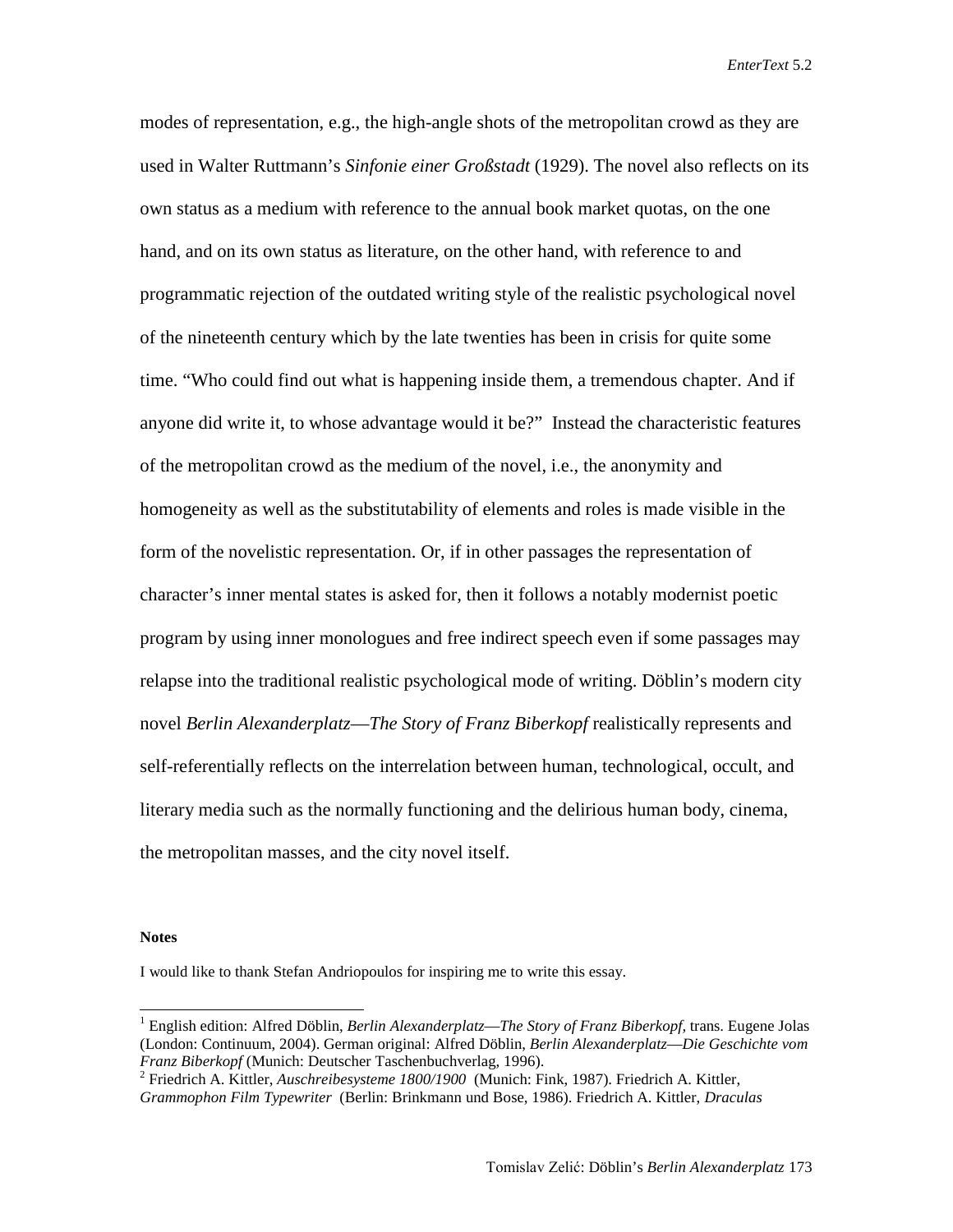*Vermächtnis: Technische Schriften* (Leipzig: Reclam, 1993). Peter Fuchs und Andreas Göbel, *Der Mensch, das Medium der Gesellschaft?* (Frankfurt a. M.: Suhrkamp, 1994). Stefan Rieger, *Die Individualität der*  Medien: Eine Geschichte der Wissenschaft vom Menschen (Frankfurt a. M.: Suhrkamp, 2002).<br><sup>3</sup> Gustave Le Bon, *The Crowd: A Study of the Popular Mind* (New York: Dover, 2002).<br><sup>4</sup> Walter Benjamin, *Das Kunstwerk im Zeitalte* 

*Ausgewählte Schriften 1.* (Frankfurt a. M.: Suhrkamp, 1977), 136 ff. Georg Simmel, *Die Großstädte und das Geistesleben* in *Gesamtausgabe, Band 7: Aufsätze und Abhandlungen 1901-1908,* ed. Otthein

Rammstedt, *et al.* (Frankfurt a. M.: Suhrkamp, 1992), 116 ff.<br><sup>5</sup> Alfred Döblin, "An Romanautoren und ihre Kritiker: Berliner Programm" in *Aufsätze zur Literatur* (Freiburg i. B.: Walter, 1963), 15-19, trans. T. Z.

<sup>6</sup> Benno Wagner, "Von Massen und Menschen. Zum Verhältnis von Medium und Form in Musils *Mann ohne Eigenschaften*" in Fuchs und Göbel (Fn. 2, 264 ff.).<br><sup>7</sup> Walter Benjamin, "Krisis des Romans" in *Angelus Novus: Ausgewählte Schriften 2* (Frankfurt:

Suhrkamp, 1988), 437-43. Stefan Andriopoulos und Bernhard J. Dotzler, Hrsg., *1929: Beiträge zur Archäologie der Medien* (Frankfurt a. M.: Suhrkamp, 2002).<br><sup>8</sup> Döblin (Fn. 1, 17-8, translation slightly altered, T. Z.). "Jugendlichen unter 17 Jahren ist der Eintritt

verboten. Auf dem Riesenplakat stand knallrot ein Herr auf einer Treppe, und ein duftes junges Mädchen umfaßte seine Beine, sie lag auf der Treppe, und er schnitt oben ein kesses Gesicht. Darunter stand:<br>Elternlos, Schicksal eines Waisenkindes in 6 Akten." Döblin (Fn. 1, 24).

 $^9$  Döblin (Fn. 1, 17-8, translation slightly altered, T. Z.). "Der lange Raum war knüppeldick voll, 90 Prozent Männer in Mützen, die nehmen sie nicht ab. Drei Lampen an der Decke sind rot verhängt. Vorn ununterbrochen Krach. Dann wird es finster und der Film läuft. Einem Gänsemädchen soll Bildung beigebracht werden, warum wird einem so mittendrin nicht klar. Sie wischte sich die Nase mit der Hand, sie kratzte sich auf der Treppe den Hintern, alles im Kino lachte. Ganz wunderbar ergriff es Franz, als das Kichern um ihn losging. Lauter Menschen, freie Leute, amüsierten sich, hat ihnen keiner was zu sagen, wunderbar schön, und ich stehe mitten mang. Dann lief es weiter. Der feine Baron hatte eine Geliebte, die sich auf eine Hängematte legte und dabei ihre Beine senkrecht nach oben streckte. Die hatte Hosen an. Das ist eine Sache. Was sich die Leute bloß aus dem dreckigen Gänseliesel machten und daß die die Teller ausleckte. Wieder flimmerte die mit den schlanken Beinen auf. Der Baron hatte sie allein gelassen, jetzt kippte sie aus der Hängematte und flog ins Gras, lag lang da. Franz stierte auf die Wand, es gab schon ein anderes Bild, er sah sie noch immer herauskippen und lang da liegen. Er kaute an seiner Zunge, Donnerkiel, was war das. Als dann einer, der aber der Liebhaber der Gänsemagd war, diese Frau umarmte, lief es ihm heiß über die Brusthaut, als wenn er sie selbst umarmte. Das ging auf ihn über und machte ihn

schwach.<br>Ein Weibsstück." Döblin (Fn. 1, 24).

 $\overline{a}$ 

<sup>10</sup> Le Bon (Fn. 3). <sup>11</sup> "A crowd thinks in images, and the image itself immediately calls up a series of other images having no logical connection with the first." Le Bon (Fn. 3, 15).

<sup>12</sup> Albert Hellwig, "Zur Psychologie der kinematographischer Vorführungen" in *Zeitschrift für Psychotherapie und medizinische Psychologie mit Einschluss des Hypnotismus, der Suggestion und der*  <sup>13</sup> Ibid., 94.<br><sup>14</sup> Albert Hellwig, "Über die schädliche Suggestivkraft kinematographischer Vorführungen" in Ärtzliche

Sachversändigenzeitung (vol. 20, no. 6, 1914), 119-24.<br>
<sup>15</sup> Sigmund Freud, *Die Traumdeutung* in *Studienausgabe. Bd.* 2 (Frankfurt a. M.: Fischer, 2000, 280 ff.).<br>
<sup>16</sup> Benjamin (Fn. 4, 114).<br>
<sup>17</sup> Döblin (Fn. 1, 3). "Er

<span id="page-18-1"></span><span id="page-18-0"></span>und saß in der Elektrischen. Mitten unter den Leuten. Los. Das war zuerst, als wenn man beim Zahnarzt sitzt, der eine Wurzel mit der Zange gepackt hat und zieht, der Schmerz wächst, der Kopf will platzen. Er drehte den Kopf zurück nach der roten Mauer, aber die Elektrische sauste mit ihm auf den Schienen weg, dann stand nur noch sein Kopf in der Richtung des Gefängnisses. Der Wagen machte eine Biegung, Bäume, Häuser traten dazwischen. Lebhafte Straßen tauchten auf, die Seestraße, Leute stiegen ein und aus. In ihm schrie es entsetzt: Achtung, Achtung, es geht los. Seine Nasenspitze vereiste, über seinen Backen schwirrte es." Döblin (Fn. 1, 8).

<span id="page-18-3"></span><span id="page-18-2"></span>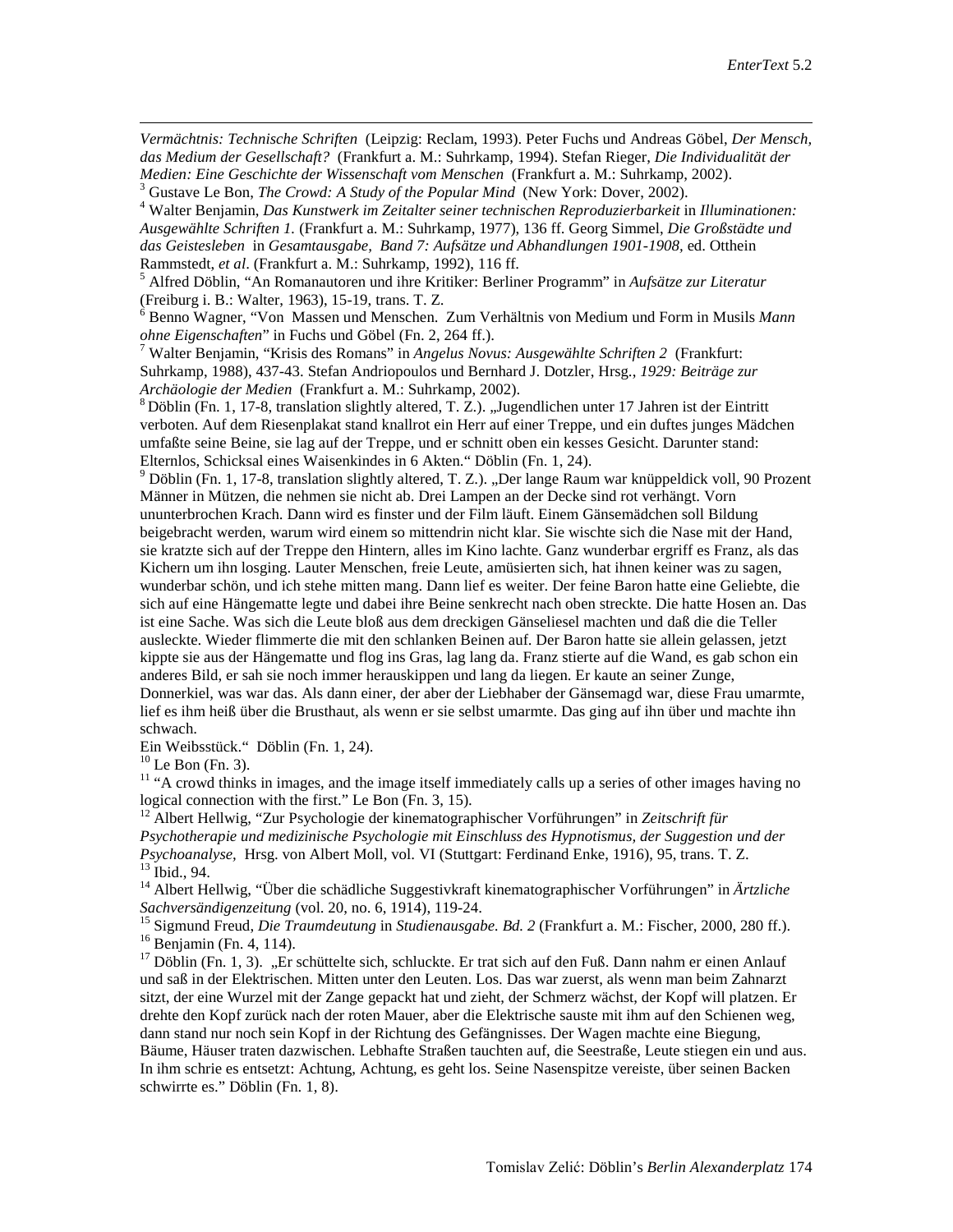18 Lynne Kirby, *Parallel Tracks: The Railroad and Silent Cinema* (Durham: Duke University Press, 1997), 134 ff.

 $19$  Döblin (Fn. 1, 5). "Die Wagen tobten und klingelten weiter, er rann Häuserfront neben Häuserfront ohne Aufhören hin. Und Dächer waren auf den Häusern, die schwebten auf den Häusern, seine Augen irrten nach oben: wenn die Dächer nur nicht abrutschten, aber die Häuser standen gerade." Döblin (Fn. 1, 10).<br><sup>20</sup> Simmel (Fn. 4, 116ff.).<br><sup>21</sup> Andreas Huyssen, "Paris/Childhood: The Fragmented Body in Rilke's *Notebooks of Malte* 

<span id="page-19-0"></span>*Brigge*" in David Bathrick and Andreas Huyssen, eds., *Modernity and the Text: Revisions of German Modernism* (New York: Columbia University Press, 1989), 133. Huyssen makes reference to Walter Benjamin, "Über einige Motive bei Baudelaire" in *Illuminationen: Ausgewählte Schriften 1.* (Frankfurt a. M.: Suhrkamp, 1977), 185-230; Sigmund Freud, *Jenseits des Lustprinzips: Studienausgabe, Bd 3*

<span id="page-19-2"></span><span id="page-19-1"></span><sup>22</sup> Simmel (Fn. 4, 117).<br><sup>23</sup> Georg Simmel: "Die Kreuzung sozialer Kreise" in *Gesamtausgabe, Bd. 11, Soziologie: Untersuchungen über die Formen der Vergesellschaftung,* Hrsg. v. Otthein Rammstedt, *et al*. (Frankfurt a. M.: Suhrkamp, 1992, 456 ff.).

<sup>24</sup> Mieke Bal, *Narratology: Introduction to the Theory of Narrative* (Toronto: University Press, 1997); Jochen Vogt, *Aspekte erzählender Prosa: Eine Einführung in die Erzähltechnik und Romantheorie.*  (Opladen: Westdeutscher Verlag, 1990).<br><sup>25</sup> Döblin (Fn. 5, 18), trans. T. Z.

 $^{26}$  Döblin (Fn. 1, 3-4) "'Zwölf Uhr Mittagszeitung', 'B.Z.', 'Die neueste Illustrierte', 'Die Funkstunde neu' 'Noch jemand zugestiegen?' Die Schupos haben jetzt blaue Uniformen. Er stieg unbeachtet wieder aus dem Wagen, war unter Menschen. Was war denn? Nichts. Haltung, ausgehungertes Schwein, reiß dich zusammen, kriegst meine Faust zu riechen. Gewimmel, welch Gewimmel. Wie sich das bewegte. Mein Brägen hat wohl keinen Schmalz mehr, der ist wohl ganz ausgetrocknet. Was war das alles. Schuhgeschäfte, Hutgeschäfte, Glühlampen, Destillen. Die Menschen müssen doch Schuhe haben, wenn

sie so viel rumlaufen, wir hatten ja auch eine Schusterei, laß sie doch blitzern, die werden dir doch nicht bange machen, kannst sie ja kaputt schlagen, was ist denn mit die, sind eben blankgeputzt. Man riß das Pflaster am Rosenthaler Platz auf, er ging zwischen den anderen auf den Holzbohlen. Man mischt sich unter die anderen, da vergeht alles, dann merkst du nichts, Kerl. Figuren standen in den Schaufenstern in Anzügen, Mänteln, mit Röcken, mit Strümpfen und Schuhen. Draußen bewegte sich alles, aber – dahinter – war nichts! Es – lebte – nicht! Es hatte fröhliche Gesichter, es lachte, es wartete auf der Schutzinsel gegenüber Aschinger zu zweit oder zu dritt, rauchte Zigaretten, blätterte Zeitungen. So stand das da wie die Laternen – und – wurde immer starrer. Sie gehörten zusammen mit den Häusern, alles weiß, alles Holz." Döblin (Fn. 1, 10).

 $^{27}$  Döblin (Fn. 1, 70). "Eine Tobsucht, Starre ist Franz Biberkopf. Er kräht blind aus seiner Kehle heraus, sein Blick ist gläsern, sein Gesicht ist blau, gedunsen, er spuckt, seine Hände glühen, der Mann ist nicht bei sich. Dabei krallen seine Finger in den Stuhl, aber er hält sich nur am Stuhl fest. Jetzt wird er gleich den Stuhl nehmen und losschlagen. Achtung, Gefahr im Verzug, Straße frei, Laden, Feuer, Feuer, Feuer. Dabei hört der Mann, der dasteht und brüllt, hört sich selbst, von weitem, sieht sich an. Die Häuser, die Häuser wollen einstürzen, die Dächer wollen über ihn her, das gibt es nicht, damit sollen die mir nicht kommen, es wird den Verbrechern nicht gelingen, wir brauchen Ruhe. Und es irrte durch ihn: es wird bald losgehen, ich werde etwas tun, eine Kehle fassen, nein, nein, ich werde bald umkippen, hinschlagen, einen Moment noch, einen Moment. Und da hab ich gedacht, die Welt ist ruhig, es ist Ordnung da. In seiner Dämmerung graute er sich: es ist etwas nicht in Ordnung in de Welt, die stehen da drüben so schrecklich, er erlebt es hellseherisch." Döblin (Fn. 1, 81).

<sup>28</sup> Döblin (Fn. 1, 72). "Was wollen die Leute von einem, erst die Schwulen, die einen nichts angehen, jetzt die Roten. (…) Es flackert wieder und pulsiert in Franzens Augen; seine Stirn und Nase wird dick." Döblin (Fn. 1, 83).

<sup>29</sup> Trans. T. Z. "Franz fühlt sich mächtig von ihm [Reinhold] angezogen." Döblin (Fn. 1, 155).<br><sup>30</sup> Döblin (Fn. 1, 353). "Katatonischer Stupor" Döblin (Fn. 1, 385).<br><sup>31</sup> Trans. T. Z. Döblin (Fn. 1, 385).<br><sup>32</sup> Benjamin (Fn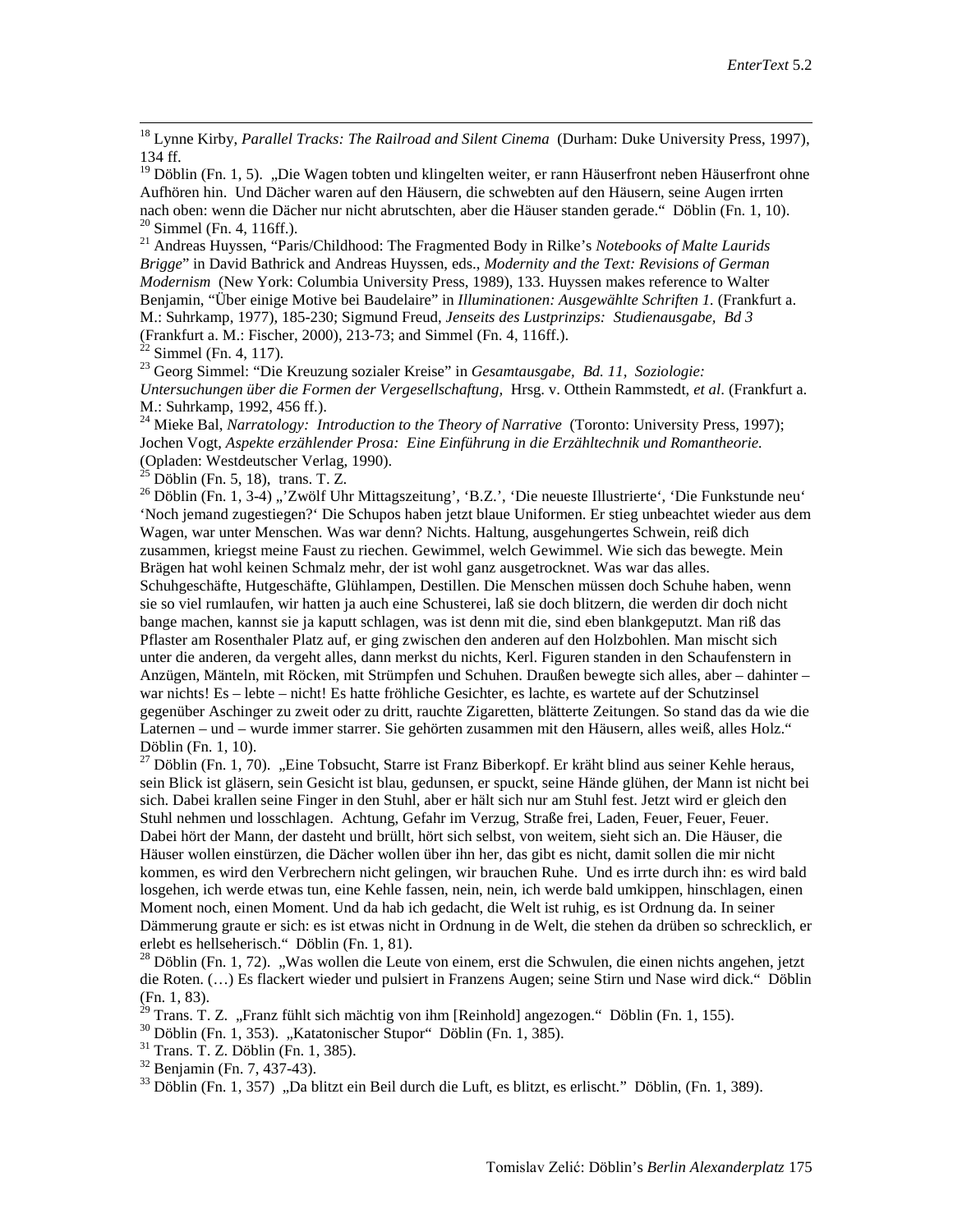<sup>34</sup> Döblin (Fn. 1, 358). "Schwing hoch, fall nieder, hack ein, schwing hoch, schlag nieder, hack ein, schwing, fall, hack, schwing fall hack, schwing hack, schwing. Döblin (Fn. 1, 389). <sup>35</sup> Döblin (Fn. 1, 2, respectively 10).

<sup>36</sup> Wolfgang Schäffner, *Die Ordnung des Wahns: Zur Poetologie psychiatrischen Wissens bei Alfred Döblin (Munich: Fink, 1995).* 

 $^{37}$  In 1932 Döblin himself wrote in a short speech about his novel: "It would be a long story to explain how I arrived at the subject and the main theme of the book. Here I'd just like to say: in my job as a medical doctor I came across many criminals. Many years ago I had an observation ward for criminals. There I experienced many interesting things. And if I encountered these people and many other similar ones out there, I arrived at a very peculiar image of our society: the borderline between criminals and non-criminals cannot be drawn quite that clearly, just as society, or more precisely, that what I saw was undermined by criminality at various spots. That was already a very peculiar perspective" (trans. T. Z.). "Es wäre ein lange Geschichte zu erzählen, wie ich zum Stoff und zu dem Grundmotiv des Buches kam. Hier will ich nur sagen: mein ärztlicher Beruf hat mich mit vielen Kriminellen zusammengebracht. Ich hatte auch vor Jahren eine Beobachtungsstation für Kriminelle. Von da kam manches Interessante und Sagenswerte. Und wenn ich diesen Menschen und vielen ähnlichen da draußen begegnete, so hatte ich eine eigentümliches Bild von dieser unserer Gesellschaft: wie es da keine so straffe formulierbare Grenze zwischen Kriminellen und Nichtkriminellen gibt, wie an allen möglichen Stellen die Gesellschaft – oder besser das, was ich sah – von Kriminalität unterwühlt war. Schon das war eine eigentümliche Perspektive." Döblin (Fn. 1, 412). See Schäffner (Fn. 36, 166-7). Döblin, however, is aware that the perspectives of the doctor and the writer cannot be reduced to each other and makes ironical commentaries about this fact (Fn. 5, 361-7).

<span id="page-20-1"></span><span id="page-20-0"></span><sup>38</sup> Trans. T. Z. "Man lerne von der Psychiatrie, der einzigen Wissenschaft, die sich mit dem seelischen ganzen des Menschen befaßt: sie hat das Naive der Psychologie längst erkannt, beschränkt sich auf die Notierung der Abläufe, Bewegungen, – mit einem Kopfschütteln, Achselzucken für das Weitere und das 'Warum' und 'Wie'. […] Damit ist der Weg aus der psychologischen Prosa gewiesen. […] der Gegenstand des Romans ist die entseelte Realität. […] Die Darstellung erfordert bei der ungeheuren Menge des Geformten einen Kinostil. Döblin (Fn. 5, 16-17).<br><sup>39</sup> Schäffner (Fn. 36, 166).

<sup>40</sup> Alfred Döblin, *Das Leben in der Irrenanstalt* (1914), cited Schäffner (Fn. 36, 163).<br><sup>41</sup> Eugen Schmidt, *Das Verbrechen als Ausdruck sozialer Ermutigung* (Munich, 1931), cited Schäffner (Fn. 36, 169).<br><sup>42</sup> Schäffner (Fn. 36, 162-9).

<sup>43</sup> Benjamin (Fn. 7, 437-43).<br><sup>44</sup> Scherpe (Fn. 21, 162-79). Actually I heard Scherpe make this argument in his lecture about city literature held at Humboldt-University in Berlin during the summer semester 2002.

<span id="page-20-2"></span>46 Ibid.; see also Benjamin, (Fn. 7, 437-43).<br><sup>46</sup> Döblin (Fn. 1, 377). "Dem Menschen ist gegeben die Vernunft, die Ochsen bilden stattdessen eine Zunft." Döblin (Fn. 1, 410).<br><sup>47</sup> Wagner (Fn. 6, 264 ff.).<br><sup>48</sup> Rieger (Fn. 2).<br><sup>49</sup> Döblin (Fn. 1, 9).

<sup>50</sup> Niklas Luhmann, *Soziale Systeme: Grundriß einer allgemeinen Theorie* (Frankfurt a. M.: Suhrkamp, 1996), 286-346.

<sup>51</sup> Sigmund Freud, *Das Unbehagen in der Kultur: Studienausgabe, Bd. 9* (Frankfurt a. M.: Fischer 2000), 191-286.

<sup>52</sup> Simmel (Fn. 23, 456 ff.).<br><sup>53</sup> Döblin (Fn. 1, 29) makes reference to the sexual scientist Magnus Hirschfeld, who was incidentally the editor of the *Jahrbuch für sexuelle Zwischenstufen*.<br>
<sup>54</sup> Scherpe (Fn. 21, 174).<br>
<sup>55</sup> Andriopoulos and Dotzler (Fn. 7, 292).<br>
<sup>56</sup> Benjamin (Fn. 7, 437-43); Dietrich Scheunemann, *Romankrise: Die Entstehungsgeschichte* 

*modernen Romanpoetik in Deutschland* (Heidelberg: Quelle und Meyer, 1978).<br><sup>57</sup> Döblin (Fn. 5).<br><sup>58</sup> Döblin (Fn. 1, 1, respectively 10).